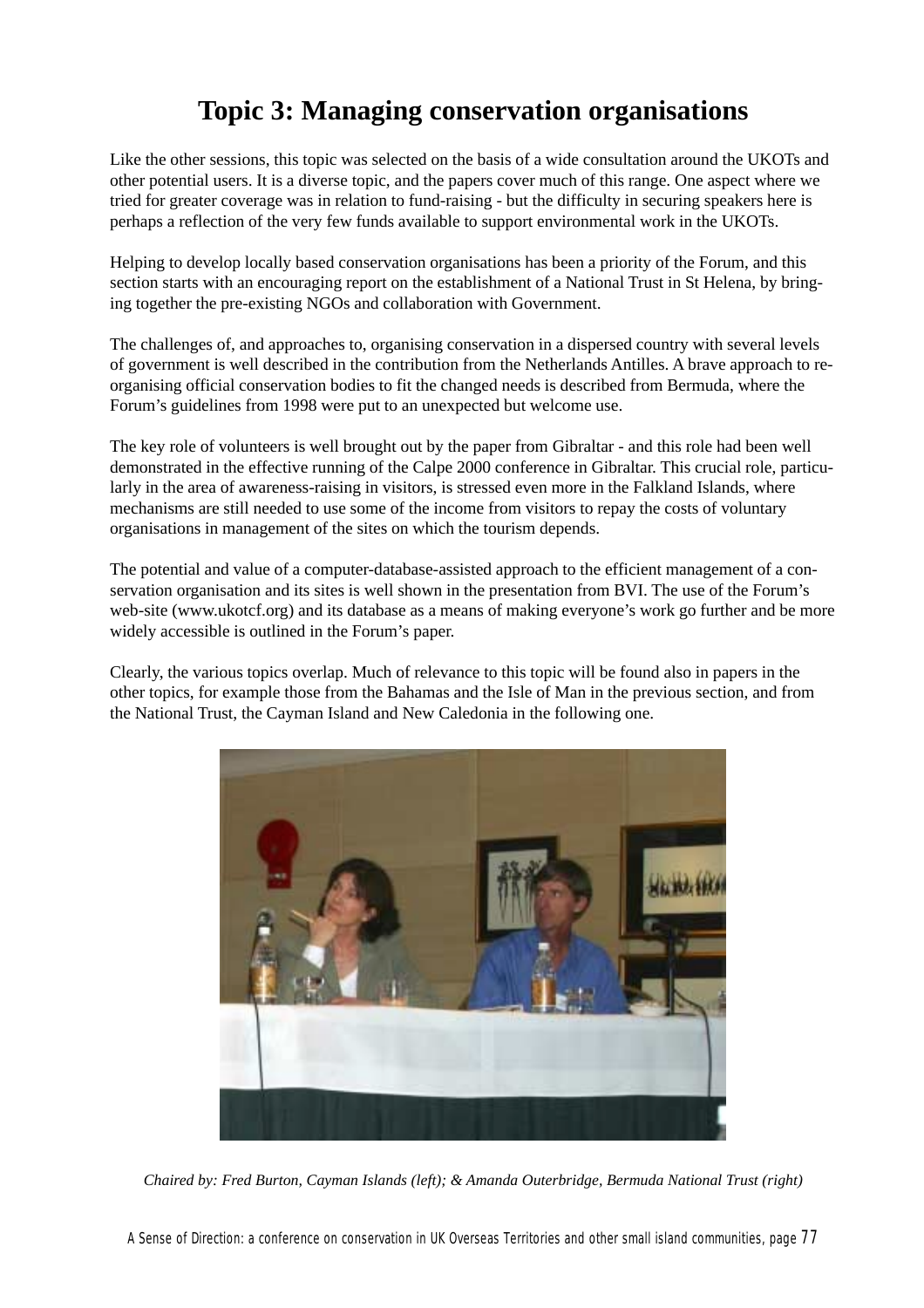# **Establishing a National Trust in St Helena**

# **Barbara George, Executive Director National Trust**



George, B. 2003. Establishing a National Trust in St Helena. pp 78-86 in *A Sense of Direction: a conference on conservation in UK Overseas Territories and other small island communities* (ed. M. Pienkowski). UK Overseas Territories Conservation Forum, www.ukotcf.org

Establishing a National Trust in St Helena had long been an aim, but the way forward was not realised until a date was set for the 500<sup>th</sup> anniversary of the Discovery of the island. The Nature Conservation Group was very active, as were other related organisations, Heritage Society, Fishermen's Association, Arts and Crafts, Tourism, Farmers and Dive Club. The Trust was set up to bring together these groups, to achieve more effective conservation, partly through joint working with Government, and directly in response to the White Paper encouraging the involvement of volunteer organisations in discussions to develop an Environment Charter. The FCO's Environment Fund for Overseas Territories gave a grant for 3 years, and, with help from a visit by Martin Drury from UKOTCF, and much work and support locally, the Trust was launched on 21 May 2002. The Office was opened officially as from the appointment of the Director in September 2002.

**Barbara George**, St.Helena National Trust, Broadway House, Jamestown, Island of St Helena STH1 1ZZ. sth.nattrust@helanta.sh



St Helena Island is home to an amazing number of endemic plants and tiny creatures. St. Helena had 49 endemic plant species:

- 13 ferns
- 5 monocotyledons
- 31 dicotyledons

These include 10 endemic genera

Six endemic species have become extinct; four are extinct in the wild; and four species have wild populations of less than 50. Destruction has been by humans, goats, and other invasive animal species.

There are no large wild animals; the mosquitoes do not carry malaria; and the centipedes and scorpions



*Endemic ebony flower*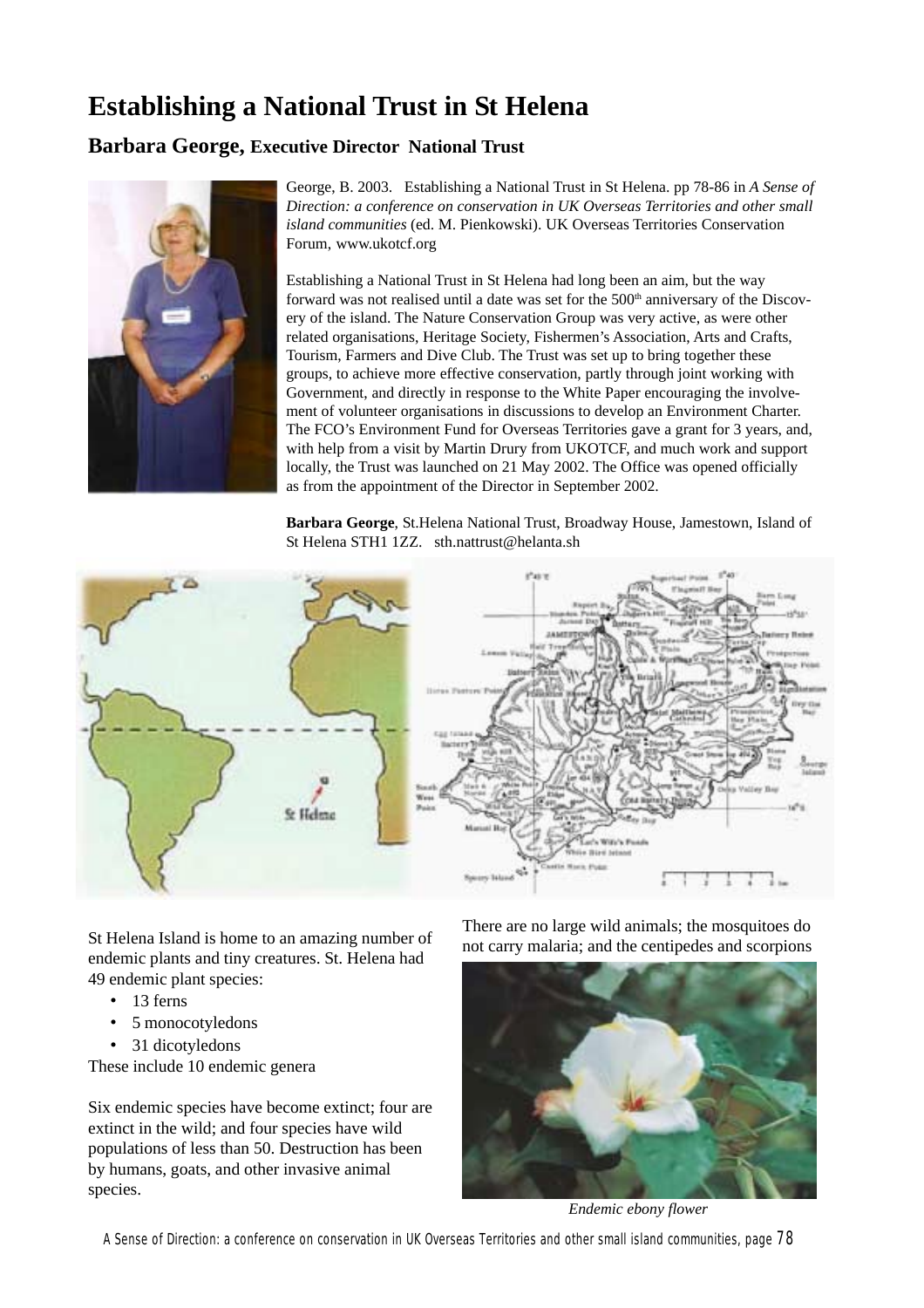*Endemic wirebird*



do not give fatal stings. Everything is low key, and outsiders can find it unusual or frustrating, depending on their temperament, but eventually appealing.

I have lived there now for 32 years, being married to a St Helenian, bringing up our 3 children, teaching, researching and owning and running a bookshop for 5 years. These are my credentials for being here now, as Director of the very new National Trust.



*James Valley from the sea*

The National Trust of St. Helena was a dream that people have had for some time, although we are only 5000 people (dwindling fast, incidentally - see Appendix). We also have about 98 voluntary organisations, with many of the same people being

involved. Rebecca Cairns-Wicks made this pont well in a presentation to the UK Overseas Territories Conservation Forum some years ago, and her talk then was published in the special UK Overseas Territories issue of *Ecos* in 1998.

These groups have all been operational for some time. Particularly active have been the Heritage Society and the St. Helena Nature Conservation Group.

## **The Heritage Society**



The Heritage Society, started in 1980, found support and funding to open a new museum for the quincentenary in May 2002.

# **The St Helena Nature Conservation Group**

The St Helena Nature Conservation Group, formed in October 1993, has a dedicated committee. It organised a walk every week during 2002, producing walk leaflets, grading the hikes, and adopting the letterbox idea to promote interest, so there is a little passport sized book to take and stamp at each of the sites. This proved extremely popular. Dr Rebecca Cairns-Wicks also managed the Millennium Forest Project, to plant endemic Gumwood trees on the site of part of the Great Wood lost in the 1800s. In 1977 the gumwood had been adopted as the National Tree of St Helena. The present idea started in the 1980s when 6.5 acres was successfully replanted with endemic gumwoods. Over 5000 trees were planted and this involved the whole community, the voluntary organisations and tourists. This Forest is now flourishing, and this has transformed 32 acres of arid wasteland.

This is a real success story. A biodiversity monitor-



*Millennium Endemic Gumwood Forest with gumwood inset*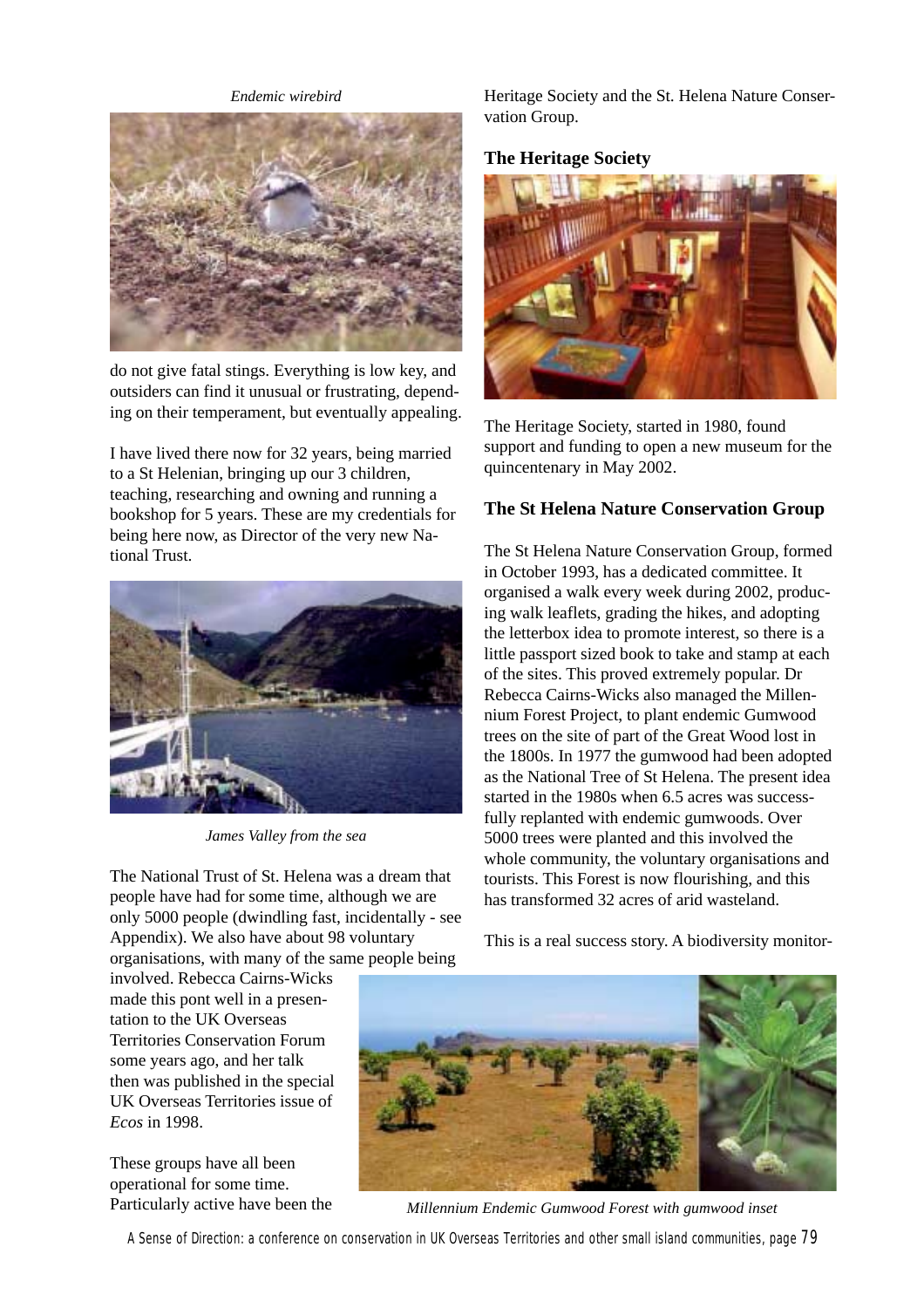ing programme for the forest has been incorporated into the new "A" level Environmental Studies syllabus.

# **Towards a National Trust**

All organisations connected with the environment were invited to join the discussions on forming the National Trust at the early stages. The UK Overseas Territories Conservation Forum facilitated the development of an initial approach and helped Rebecca Cairns-Wicks to draft a proposal which secured a small grant from FCO's Environment Fund for Overseas Territories to help start the Trust. DFID adviser, Stephen Kidd, came in 2000, with the express mission of setting up a Civil Society Steering Group. This has not yet had a successful bid for FCO funding for an Information Office and Centre. However, the action was begun to form a National Trust.

The enthusiasm of Rebecca and her group, people in related areas and many others, was eventually tapped and channelled, when Miss Lynnette Bloomfield came to the island. She had the time, the enthusiasm and the contacts, and got stuck in to setting up the National Trust. She worked voluntarily, along with Rebecca and a lively steering group, for about a year, convincing local Government, and people that we needed this. UKOTCF and its SAWG continued to be very supportive.

Lynnette drew up detailed plans and a timescale. Of course everything did not happen to time, but fortunately people understood. The Project achieved its target outputs:

- 1. The drafting of the Ordinance and Regulations
- 2. The enactment of the Ordinance
- 3. The establishment of the Trust
- 4. A development plan.

The Ordinance to set up the Trust was enacted on 5 December 2001. The Regulations were approved by Executive Council for implementation on 1 May 2002.

Some of the FCO Grant money was used for:

• travel and subsistence costs for Martin Drury (the Director-General of the National Trust of England, Wales and Northern Ireland); he visited, after his retirement in 2001 on a voluntary basis arranged by UKOTCF, on which he now serves as a Council Member:

- a well publicised launch on St. Helena and in UK simultaneously;
- the production of Brochures;
- professional advice;
- minor expenses, like decorating the new office. We are limited for choice on our isolated spot on the globe, so the paint was yellow, but with our slate blue curtains, it is certainly the most cheerful office in town!

Many people in St Helena, UK and elsewhere gave of their time and expertise to save as much as they could of this money, to be used later when the Trust finally became operational. The legal officer did not charge a fee for drafting the legislation, and innumerable e-mails, phone calls etc. to the UK were donated. From St Helena that is quite something, as we are probably one of the most expensive places to communicate with in the world.

The Trust now encompasses 8 of the pre-existing voluntary organisations – Heritage, Nature Conservation (which includes Millennium Forest Project), Fishermen, Dive Club, Arts and Crafts, Farmers and Tourism. More recently, we are delighted that the Hon. French Consul has joined the National Trust. He looks after Napoleon's House at Longwood, the Briars property and the Tomb site.



*Napoleon's House, Longwood*



*Briars Pavilion, where Napoleon stayed for a short time before Longwood*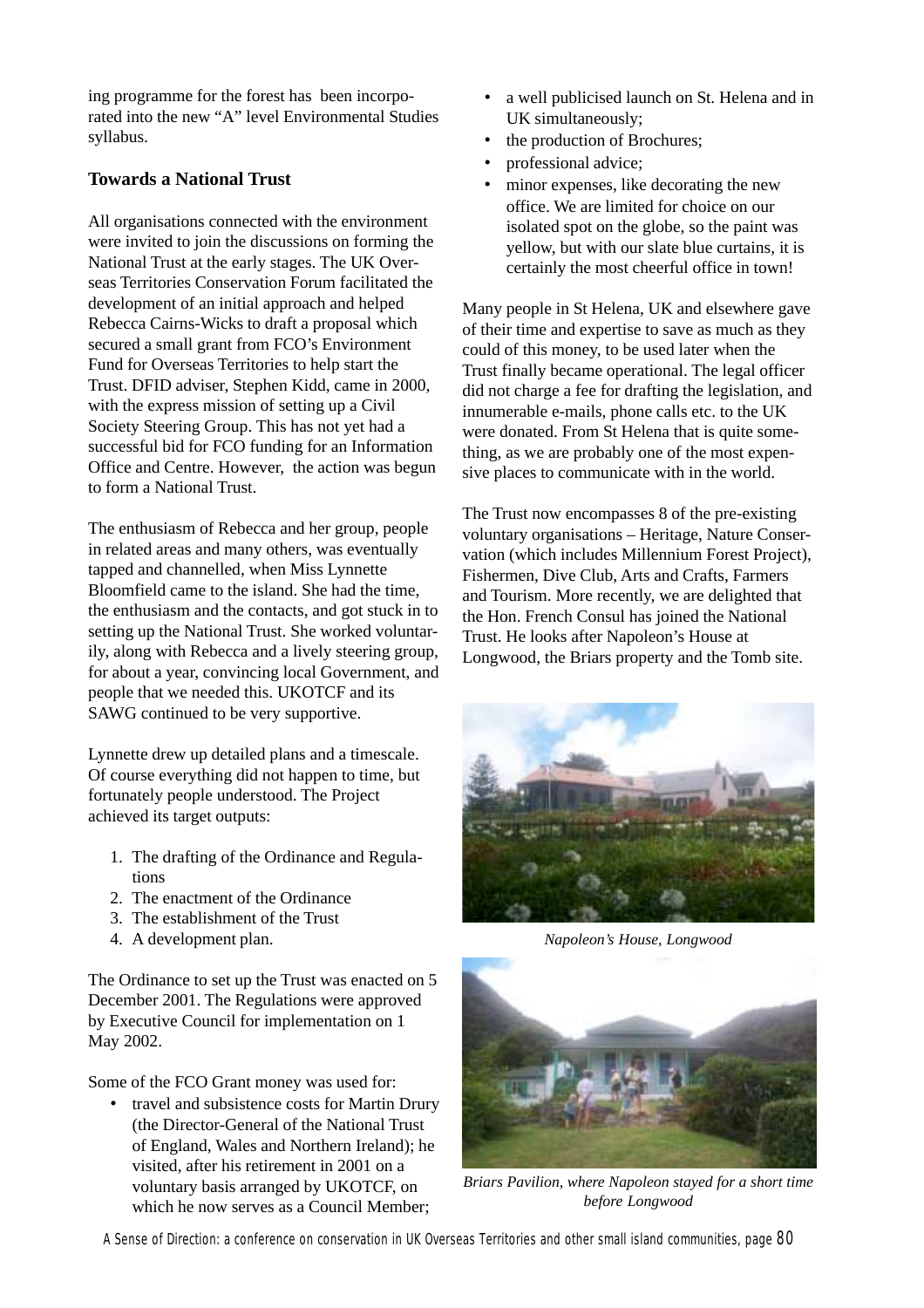*The Trust's Office at Broadway House (right) and its location on Jamestown Main Street (below): it is near the bottom right on the picture.*





Locally the Trust founders negotiated with St Helena Government (SHG) for an office. They had hoped to move in to the two rooms vacated by the museum, in Broadway House, but eventually were allowed only one, but that at the front of the lovely old Georgian Building, where I have had tea with the owner, Bob Broadway*,* many years ago.

On 7 May 2002, the first AGM was held and Officers and members elected onto the National Trust Council. On the 21 May the Official Opening took place on the steps of Broadway House. This is an old building belonging to SHG and we have only a lease of the room, but we hope that eventually we will be able to raise funds to restore it to its former glory. When construction work next door is finished, we will ask that the front be decorated. However since we have been there, with a little encouragement, SHG has tidied up and painted the back yard and the toilets, so that it is no longer embarrassing when we have visitors. The visit of the Princess Royal in November may have had an effect here!

Between St Helena and UK we have about 100 members to date, and have more plans for recruiting when I return to the island. Stalls on cruise ship days have not been successful in finding new

members, but we continue to try. Between the launch and September 2002 not a lot happened. Another grant had been applied for, to FCO, for a 3-year start-up project. Having got this far it was not thought that this should be a problem. Obviously assurances must have been given, as the Trust went ahead with the advertisement for a Director. However, it was not until 4 October 2002 that a letter was received confirming that the money for the first year had arrived. I had started work on 16 September 2002. The confirmation of the 3 years budget came in December. This money is essential to pay salaries – myself as full time, and eventually a part-time assistant, to equip the Office, keep it running, and provide a little for minor projects to start. It decreases the next two years and is not enough to finance any large projects.

This is a huge challenge for me. In addition to the museum and the Millennium Forest already mentioned, two additional inaugural projects are already in place. These are running well under the capable management of member organisations, although they need constant money to sustain them. These two additional inaugural projects are-

## **Schools Project**

So far we have had meetings with the teachers in the middle schools, after studying their syllabuses, and discovered that at this stage, the best help we can offer as quickly as possible, is to prepare resource packs for schools in the area of local history, geography and science. One teacher commented that it was easier to teach British history rather than local because of the lack of resources. So, the Museum Curator and I are working together on this and there will soon be resource packs in Middle Schools. This is the first time that people have been in paid posts such as Museum Curator and National Trust Director, and the impact is immediately apparent. We have the



*Prince Andrew Community School*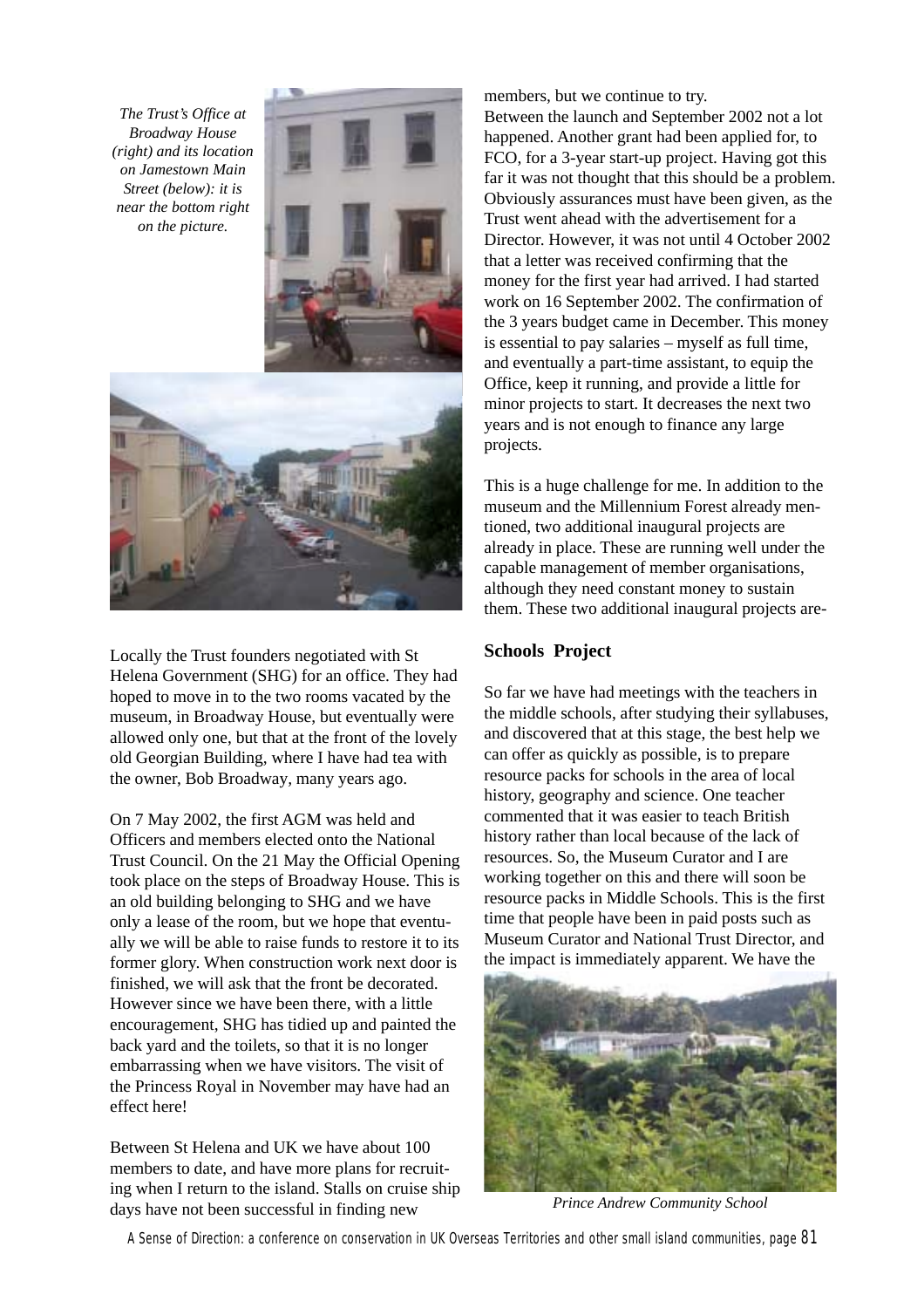time, the interest and the materials available to do this thing which will at once improve the children's knowledge of their local surroundings. I feel really pleased about it.

## **Restoration of a Flax Mill**

Finding an Old Flax Mill to restore is more of a problem. At present we are applying for Scott's Mill – the most central site for tourist trade, but it belongs to the St Helena Development Agency. It has been altered to adapt it for two businesses which did not succeed there, and they are advertising again to see if there is anyone willing



*Fairyland flax mill in the distance*



*Scott's Mill*

to hire it for business. If not, then we have a chance of getting it. The machinery for the mill will be donated by Nick Thorpe, a long time Heritage Society member, and their representative at National Trust. He reckons it will take about £16000 to prepare the Mill and set up. We will seek funding when we have the building, but if there is anyone here who would like to suggest a source, then I would love to hear from you. We are very new at applying for funds, and knowing who would help.

There is also a small flax engine in the Pipe Building in Jamestown. This has been locked up for many years. We have asked Government to allow

#### *Old photograph of flax workers*



us to use this as a very central and fairly immediate flax museum. It would only need tidying up, refurbishing the engine which is in place, and display boards, but so far the answer has been negative. We await a reply as to what else is proposed for this building. It would be a good start, and give us a real boost, as the money required to do it up would not be so great.

## **National Heritage Register**

In my job description, I was also asked to establish a National Heritage Register. In fact this was the first job I organised. The Trust had agreed to have a student volunteer from UK, who arrived a week after I got there. Fortunately he brought his own laptop computer, so it was easy to know what to give him to do.



*High Knoll Fort, with inside view below*

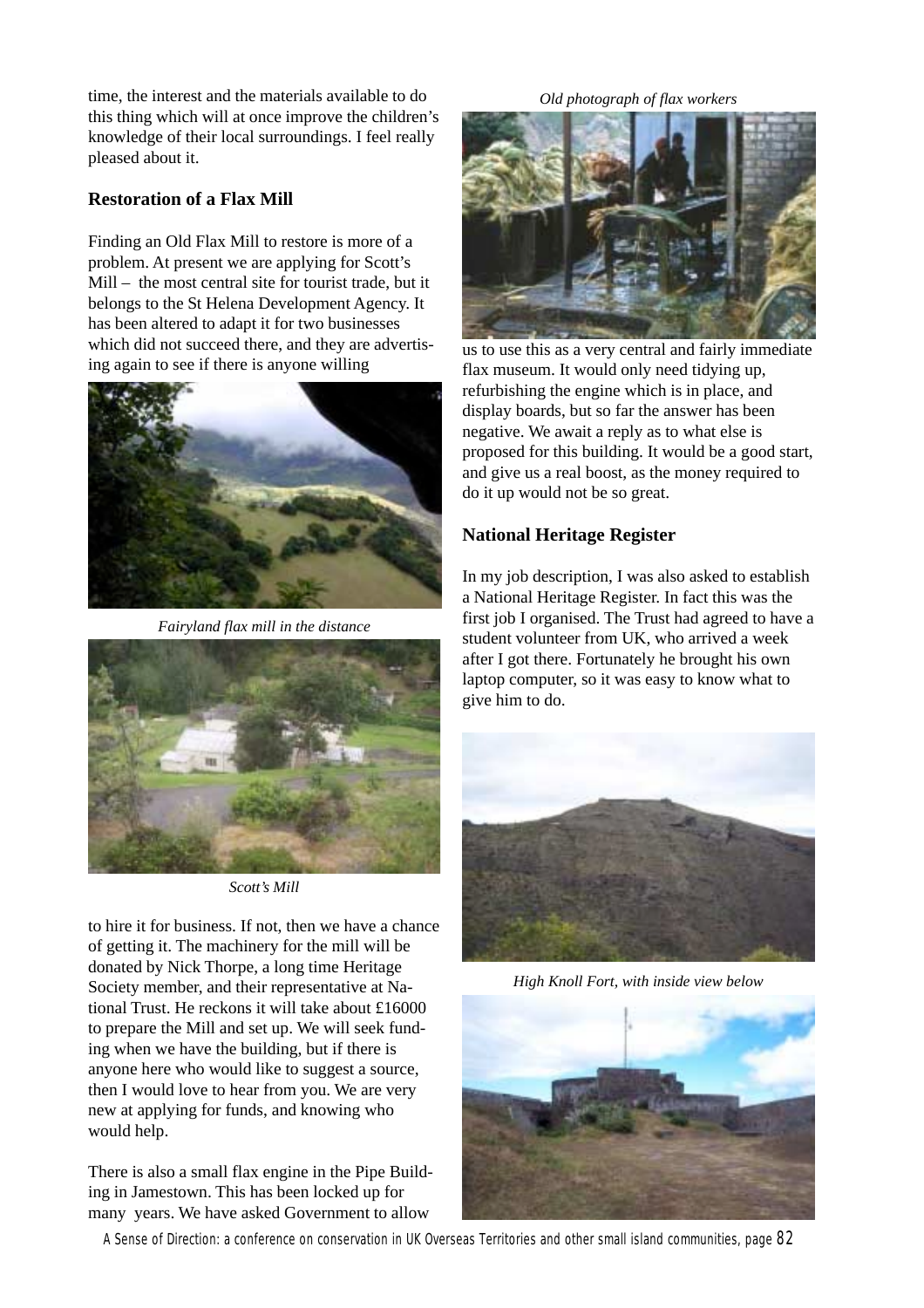*Woodcot, restored in the 1970s*



Since I had given up teaching in 1992, inspired by Trevor Hearl, the Cheltenham historian who knows all there is to know about St Helena, I had begun to do research in the local archives. I also determined to get all Trevor's leaflets copied for files in all the schools and libraries, and to make available all the wonderful old St Helena books and prints that, with my husband as Chief Education Officer on the island, Trevor had sent to him for the new Prince Andrew Community School. Between them they had agreed that it would be wonderful to have the children on the island surrounded by their heritage, and they worked on this for many years.

*Plantation House, the Governor's residence*



*Sandy Bay Baptist Chapel - made of phonolite*



*Teutonic Hall - in need of repair*



*Prince's Lodge, housing the private collection of prints of St Helena (below)*





At that time there was no computer program available, and there was no-one with the time to write one. It was amazing to me to find Access on the market, and we now have all the books and prints listed on there – this includes Trevor Hearl Library at Prince Andrew School, the Public Library, Agriculture and Natural Resources Department Library, and Plantation Library. Books at the Archives are also listed. We hope to add antiques and fixed contents of houses eventually, as many people on island are aware that "things" do disappear. Having a photographic record should, we hope, stop this happening.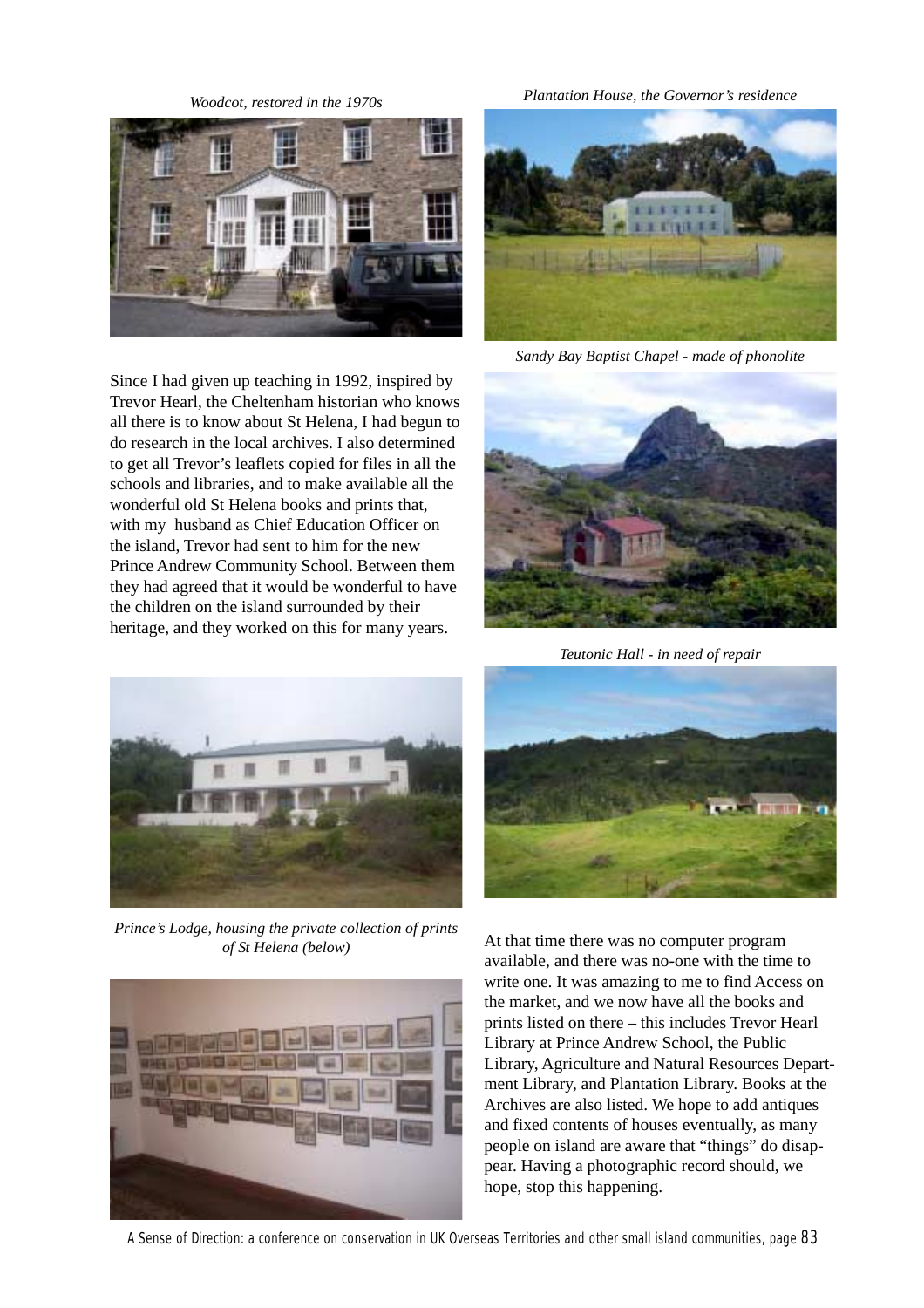#### *Cliffs and Speery Island*



#### **Current position**

Since September:

- We have regular monthly Trust Council meetings, usually well attended, with enthusiastic members, who are very supportive.
- I have met with the member organisations who have regular committee meetings
- We are publicising ourselves locally with
	- ο newspaper articles,
	- ο a weekly radio programme, where I read some local history,
	- ο monthly reports from the Nature Conservation Group,
	- ο interviews on local radio
	- ο display boards outside the Office, in a busy hallway.
	- ο stall at Agricultural Show for Princess Royal, where the President and I had the honour of meeting her.
	- ο stalls for visiting Cruise ships (not very successful)
	- ο web page



- ο other websites e.g SHG, Eden Project
- ο distribution of leaflets to shipping etc
- ο overseas journals and newspapers –

*Honorary member Mr George Benjamin, who discovered the lost ebony and worked with endemics, and who now takes tourists on special trips*



hopefully this visit will generate some media publicity. The St. Helena Catalogue presently publishes articles

• I have submitted our first 6 monthly report to FCO, and completed a draft 3 year plan

This visit here to this Conference, which was in the balance until 2 days before I left, is part of our overseas publicity. Since I had to leave St Helena on 14 February, on the last ship out for 5 weeks, I needed to stay in UK, so have made a timetable of people to meet, courses to do and visits to make. It is so expensive to travel from St Helena, so this is a wonderful opportunity at the start of my work, and I look forward to getting to meet as many of you as possible.

## **What does the future look like?**

We have lots of ideas, but first we must have an income.

Commitment to funding by St Helena Government must be sought. It has been suggested that they could pay the salaries, or establish an environment fund giving a proportion of the landing fees to the Trust, but all this has yet to be discussed. We are thinking along the lines of the Landmark Trust. Asking SHG for one of their historic old houses, doing it up, furnishing it with antiques and advertising on the international market for a high rent for tourists (see pictures on next page).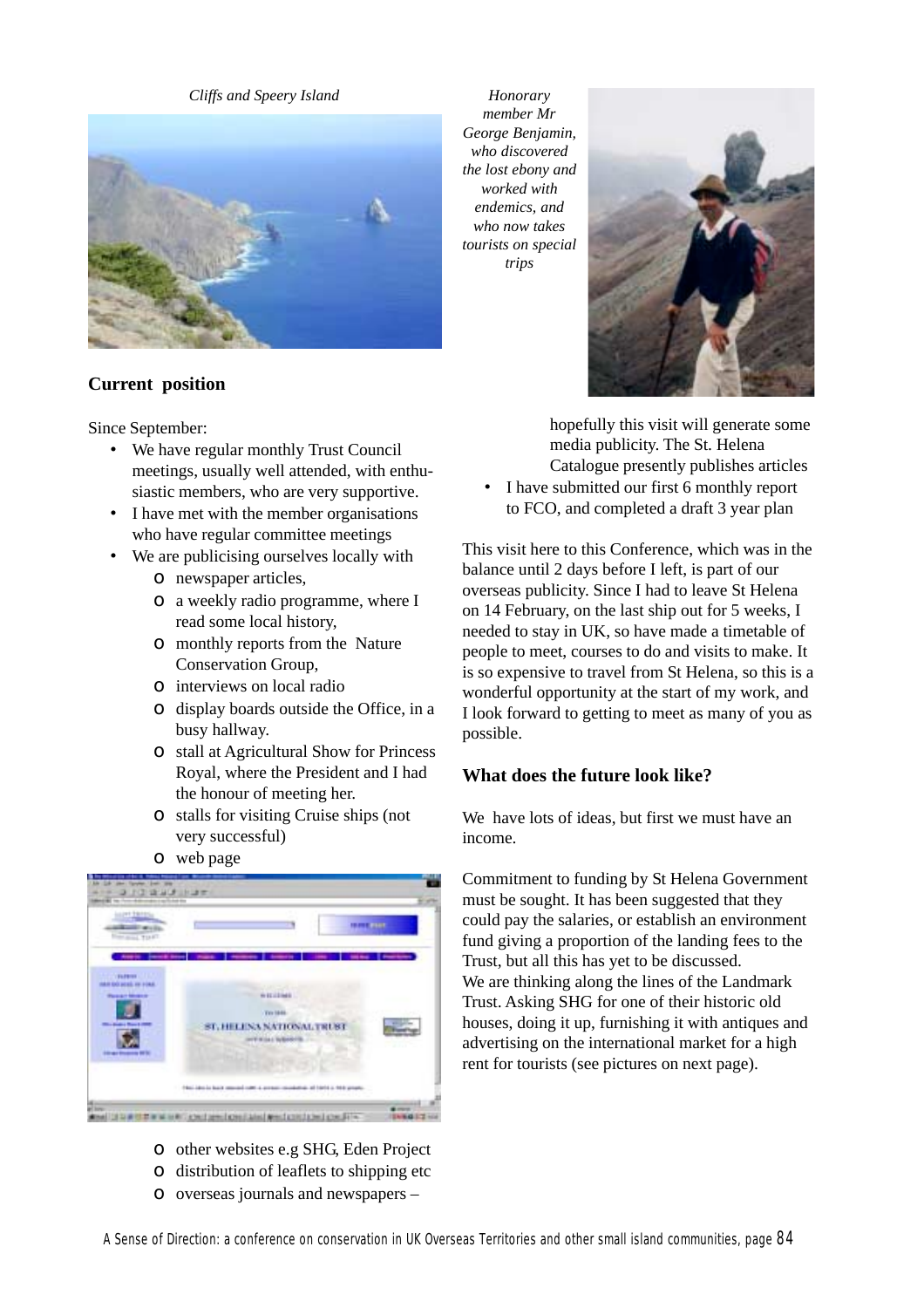

*Views of Bertrand's Cottage, a possible Government House to use for tourist rental*

- Obtain Registered Charity Status in UK
- Find other Funding Sources
- Sale of NT publications

Any suggestions will be considered, if you let me note them down

I love my work, and it is great to be in a job you enjoy. Most people are very co-operative, and the member organisations work well together, and consult with us so far. I really look forward to the next 2.5 years, and feel sure we are at the start of something good for St Helena.





Other ideas include:

- Souvenirs
- Contacts with other related places In S Carolina and Australia
- National Trust Open House Day when Plantation House, Longwood House and others could be open to the public for a fee.



*Honorary member Mrs Jessica March, best lacemaker still, who demonstrates this craft to tourists*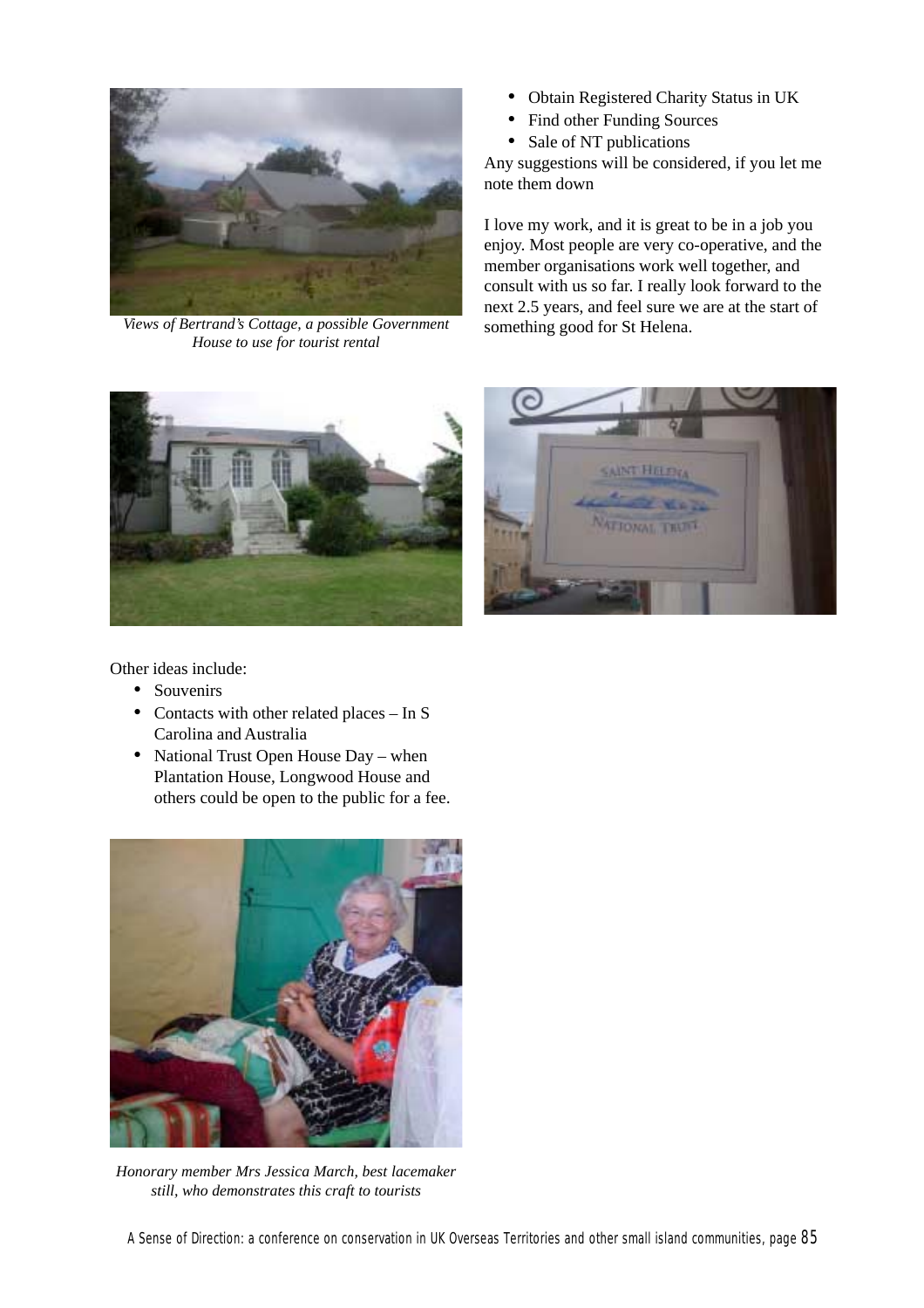#### **Appendix: Why do Saints leave home?**

(poster presentation)

It is not so difficult to understand that young people in 2003 are very different from those of the 1960s or 80s. Life on St Helena is much better materially, and they have the opportunity to get a job overseas. Who would not seize it? The Falklands opened its doors after the War in the 1980s, and Ascension takes many more people now than before. UK citizenship has been restored, so people need no longer go cap in hand to someone looking for a job. They can go to the UK and find one.

Of course, it is not all rosy. The Falklands are cold and windswept, and I understand the life for most is barracks style. Ascension is hot and barren. Britain can be dark, cold, wet and unfriendly. What is it that they all offer? Not simply more money – although that is a big factor – but also independence.

It is perfectly natural for young people to seek adventure, and I do not think that will change. However, after a time some of them and many of the older people, would like to come home to St Helena, having found it not such a bad place to live after all, and free from the troubles of the outside world. We need them. What is the problem?

The basic problem as I see it is a refusal to face the facts. Increases in pay of a few hundred pounds are going to go along with increased prices and taxation. These increases never identify the problem which is that the discrepancy in wages between St Helena and overseas cannot go on. If we want good teachers and nurses, we have to start paying for qualifications, and I mean paying – not tokens.

People need to feel they can be independent on St Helena as well as Ascension and the Falklands.

I want to look at qualified teachers. We need them and how. We have trained many over the years and they left. I left myself. At a meeting at Prince Andrew School before I gave up teaching, the parents indicated their concern and the feeling was that they did not care how much teachers were paid – they wanted their children educated. That was 10 years ago, and staffing has got worse. We have trained teachers who leave to clean rooms on the Falklands for more money.

We need to separate Education and Health, and find the funds to pay the professionals in those areas. As people become better educated, the economy will improve and people will not necessarily have to leave home for better pay. I think you start with qualified people. You pay a decent salary, which does not need to include expenses for a house and travel, as people live there, yet it makes them independent, helps them to save and feel they can take a holiday when they want to. Then you will see people coming back to live.

I would appreciate Saints response to this idea, to see how many qualified people would return here to work if they got a salary of around £15,000 - £20,000 as a teacher or a nurse, for example. I want to hear from all of you out there. Please reply to St. Helena Herald, who can keep them till I get back.

Let us look at the economics. A qualified local teacher earns about £6000 a year less tax. He/she resigns to go to earn more money. The replacement teacher costs the Technical Cooperation Fund about £50,000 if they have a family, and travel. If you paid qualified, local teachers starting at £15,000, this amount would employ 3.5 local teachers, improving the education standards 3.5 times

I know it comes from a different pot, but when are FCO/DFID going to realise that it makes economic sense to pay a decent wage? Education is the most important thing we can give our children, and it leads to so many strengths. I certainly would not have been able to give up teaching if I had been earning more than £4,800 per year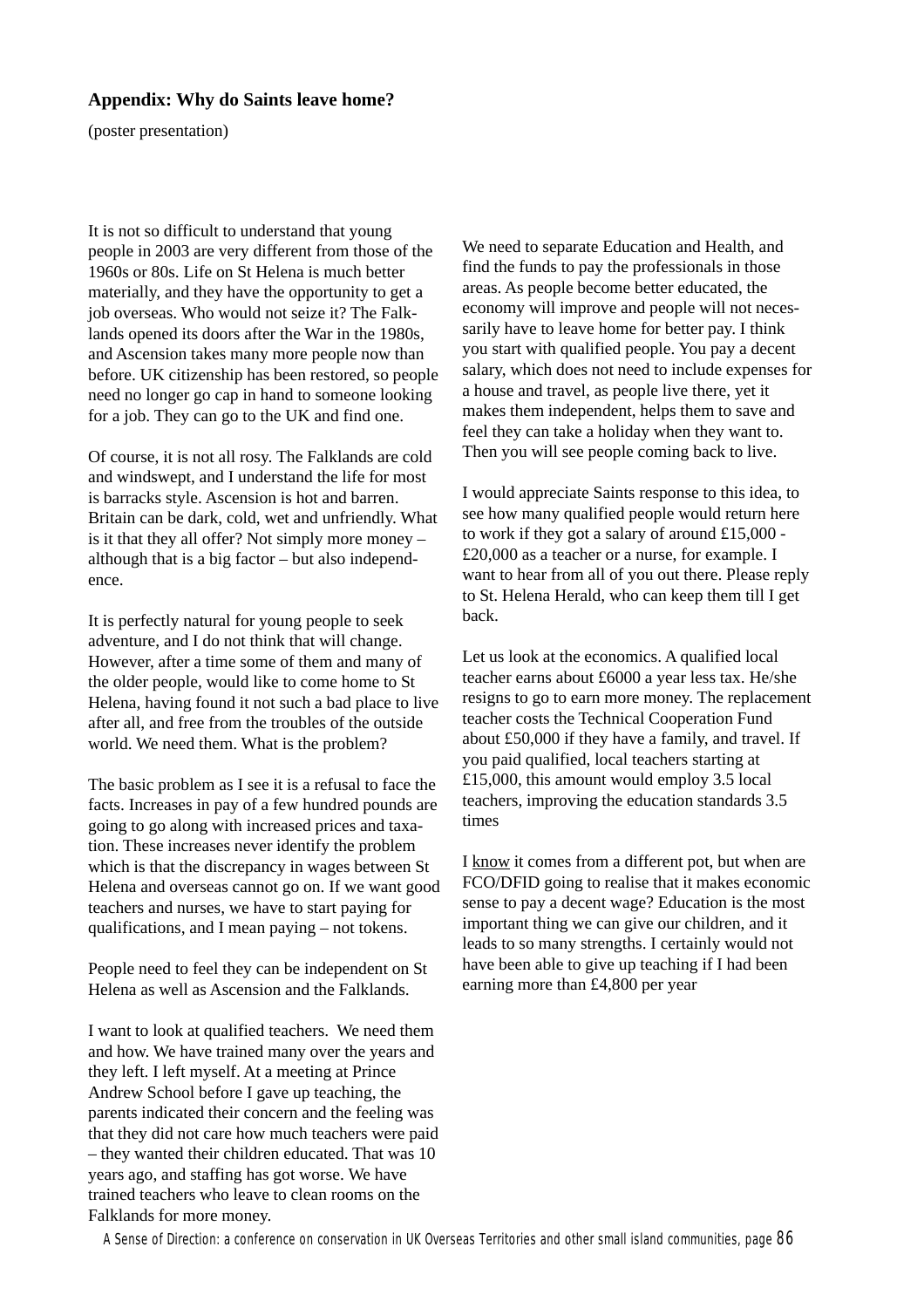# **Harnessing volunteers in Gibraltar**

## **John Cortes, Gibraltar Ornithological & Natural History Society**



Cortes, J. 2003. Harnessing volunteers in Gibraltar. pp 87-95 in *A Sense of Direction: a conference on conservation in UK Overseas Territories and other small island communities* (ed. M. Pienkowski). UK Overseas Territories Conservation Forum, www.ukotcf.org

The Gibraltar Ornithological & Natural History Society (GONHS) grew in 25 years from a group of birdwatchers still at school to a well established and respected NGO, now with full time staff, but still largely composed of volunteers. No two situations are alike, and the success of GONHS in its growth in size and influence can be attributed to both personalities and situations. "Being at the right place at the right time" is a concept very important in harnessing volunteers. More important, perhaps, is *knowing* that you are, precisely, there.

The transition from watching birds because you enjoy it, through the gathering of scientific data of importance, to taking an active part in campaigning for conservation, entering the decision making process, and having an active conservation programme only seems a logical one in retrospect. All this has happened in Gibraltar, with very positive results for the conservation of wildlife and habitats. There are difficulties, of course. Resources are used up as soon as they become available, and the knowledge that there is so much still to do can be daunting and tends to demoralise volunteers who cannot sit back to enjoy their successes.

GONHS has developed – or better, is continually developing – a way of working that allows rapid decision making to go hand in hand with consensus of opinion. It requires of those making the decisions that they be fully aware of the feelings of the members. A horizontal hierarchy, and a policy in which everyone contributes as much, or as little as he or she can, has achieved the desired results among the volunteers. This philosophy fails when the workers are employees. Combining the work of volunteers with a newly emerging cadre of full-time staff, most of them formerly in the ranks of the volunteers, brings with it problems that need to be tackled sensitively. It can result in further achievements, but can threaten the fabric of the organisation.

Time needs to be taken in knowing your colleagues well – something that is quite easy to achieve in a small community with insular characteristics. In the end, as we shall see, the results speak for themselves.

**Dr John Cortes**, Gibraltar Ornithological & Natural History Society, PO Box 843, Upper Rock, Gibraltar. jcortes@gonhs.org

## **Introduction**

Sometime in 1972, in the height of the Spanish blockade of Gibraltar, when the residents of the Rock could not leave their tiny enclave, a group of young teenage boys started spending the large amount of spare time they had bird watching. This small group of schoolboys, through the years, gelled into the Gibraltar Ornithological Group, which grew into the Gibraltar Ornithological Society, and then the Gibraltar Ornithological & Natural History Society – or "GONHS" as everyone on the Rock knows it now.

The Society has grown in size, and influence, in Gibraltar, and also abroad. In nearby Spain, despite the political situation, GONHS is respected and admired, and regularly consulted by official conservation agencies. As part of BirdLife International, GONHS is taking a lead, for example, in developing a new strategy to monitor bird migration across the Mediterranean.

But this short presentation is not about GONHS achievements, its merits, of its shortcomings – which like every other body, it has too. It is about how so much of this has been achieved through the efforts of unpaid volunteers, and about the pitfalls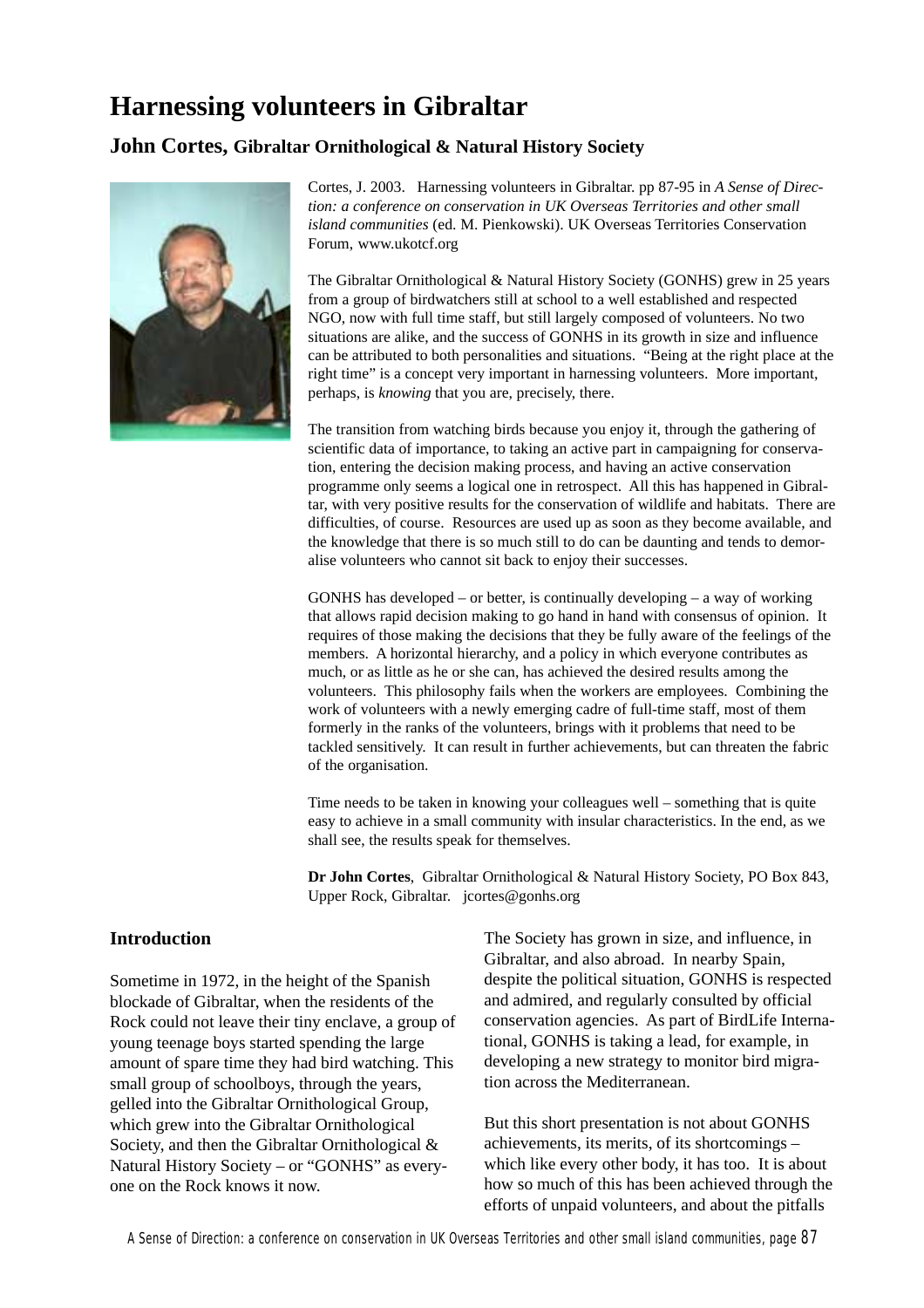*Where it all started: A view of the Straits of Gibraltar migration across this narrow stretch of sea was the inspiration of the first Gibraltarian birdwatchers in the mid 20th Century.*



and benefits, of the almost inevitable step to having paid staff.

#### **The early years**

Early on in the existence of the Society, organisation ran along the traditional lines of a Committee with a Chairman, Secretary, Treasurer and two Committee Members. These were elected from what was a very small membership and never was an election contested.

As support and interest grew, it became apparent that there needed to be an expansion in the number of people running the organisation. This coincided with the opening of the frontier with Spain. In order to cater for the expansion in the area available to members, and to reflect the wide amount of wildlife in the region, the Society, as well as adding the words "Natural History" to "Ornithological" in its name, formed a number of specialist sections. Thus a Botanical Section, a Marine Section, and a Mammal Section were added to what became an Ornithological Section (once the only "Section"). It was only a matter of time before activities were added, leading to a Rambling Section, a Cliffs and Caves Section, and a Photographic Section (run jointly with the Gibraltar Photographic Society). Persons with known interest and/or expertise in these areas were contacted and asked whether they would co-ordinate activities in a Section within the GONHS umbrella.

The hierarchy was becoming more and more horizontal. The post of Chairman was not filled when it became vacant. The Secretary role became one of General Secretary/ Coordinator. The traditional Committee became an executive and the Section Co-ordinators assumed the role of a policymaking council.

In effect, Sections concentrate in the areas in which they are most interested. They range in number of "members" (there is only one form of membership, that of GONHS, but members can chose to be active in any or all of the Sections).

Clearly, in a small place as is Gibraltar, Sections cannot work in isolation. Thus, though only the "birders" will attend meetings to organise World Birdwatch, or the Winter Bird Count, or to discuss the collection of bird records, there will be those from that section, and from the marine section, or the botanical enthusiasts, who will want to contribute to discussion on a proposed urban development on a wildlife site.

This is encouraged. One of the main roles of the General Secretary is to ensure that there is ample consultation with all interested members in formulating policy and deciding in action. At the same time it is the responsibility of the General Secretary to be aware of the Society's policies and views so that instant action can be taken when necessary. Subsequently affected members and sections will be appraised of the situation and the logic and justification of these actions. They are of course free to disagree and to censure the General Secretary.

In all of this, e-mail is playing an increasingly important part. It is allowing the possibility of wide discussion, even including members who live away from the Territory, on most issues of importance, reducing the need to long, far-too-regular and tiring meetings and allowing more time to meet either socially or on field outings which allow informal discussion.

Very recently GONHS has set up an on-line discus-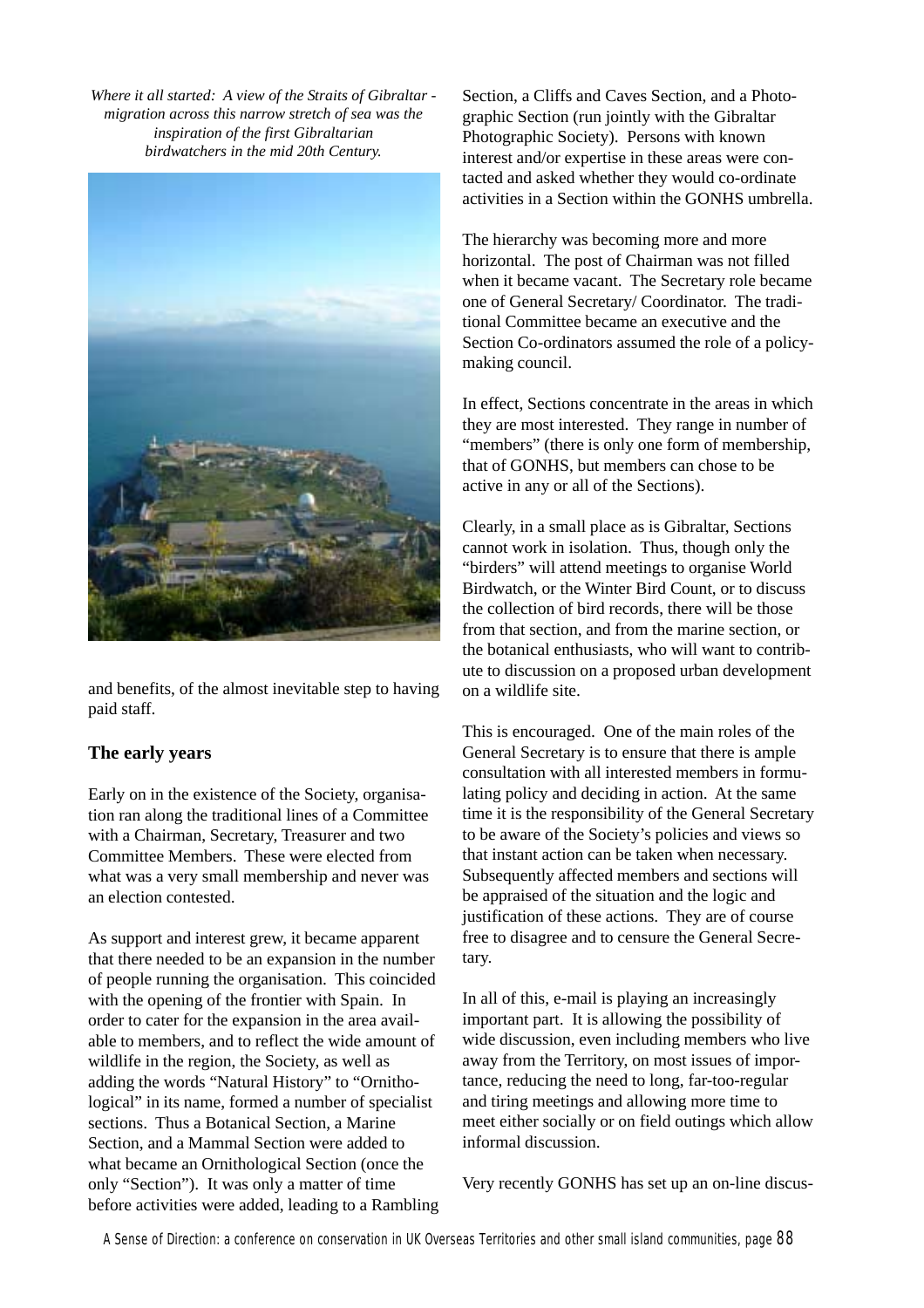*How it all started: GONHS Volunteers out birdwatching*



sion forum (www.gonhs.org/forum) which it is hoped will develop this further.

It is important that all members should feel that they have a contribution to make and that this contribution is heard and acted upon when appropriate. There are several basic ingredients of successful use of volunteers (and non-volunteers):

- all should be able to make an input if they should so wish
- no-one should be forced to make an input
- there must be someone to execute decisions and make use of the input

The third point is often the limiting factor. One of the main aims of the organisation, then, is to solve the problem of executing ideas and decisions. Success in so doing encourages more ideas and in turn generates a further requirement for implementation of these.

#### **The work to do**

Initially the work of the GOS consisted of collecting bird records. Counting migrating raptors and seabirds and grounded migrants were the main activities for the first decade or so. It continues to be an important aspect of the work. But other, more technical, work has been added. Bird ringing has developed, with volunteers training under the British Trust for Ornithology, and is carried out on a daily basis during migration periods. Botanical work has developed too, with a full species list now prepared, a book on the *Flowers of Gibraltar* (Linares *et al*., 1996) produced, and ongoing work, for example, on an inventory of invertebrates and marine life. More specialised work includes nest box studies and a programme of research into dolphins and the Barbary macaque *Macaca sylvanus*.

Increasingly it became evident that a natural history society had to look after the environment too and over the years there has been a growing emphasis on nature conservation and environmental protection. Thus advocacy became a major part of the Society's work. Through constant lobbying by letter writing, responsible press and media exposure, newspaper articles, radio and TV programmes, public lectures, talks to schools, exhibitions, etc., GONHS – still working exclusively with volunteers – gained seats in key governmental committees, notably the Development & Planning Commission. Less formally it became the recognised advisory body to the Gibraltar Government, the Governor's Office, and the Ministry of Defence, making a real difference to the way Gibraltar runs its environmental policy.

Advocacy outside Gibraltar, including attending conferences and meetings, often in Spain, is also carried out by volunteers.

Other direct action by volunteers has included the organising and running of conferences, editing of the Society's publications, refurbishment of premises, re-vegetation of sites, control of invasive species, vegetation clearance and habitat management, construction of ponds, propagation of native plants, collection of seeds for the Botanic Garden seed bank, as well as the more mundane tasks of cataloguing the library, filling envelopes and sticking postage stamps.

The amount of time that volunteers can supply will depend to a large extent on their personal situation:

#### *Are they working?*

*Do they have "benevolent bosses" Do they have family commitments? Do they have other interests? Do they perform voluntary work with other organisations?*

This has to be understood, accepted, and above all, respected.

#### **Going Professional**

As work has grown, time demands have clearly increased. Certain basic essentials necessary for members became more and more demanding. Such a basic need as the issuing of reminders for subscription renewals, banking cheques and issuing receipts started to become time consuming and a burden on the volunteers responsible. This side of the work needed to be formalised and this was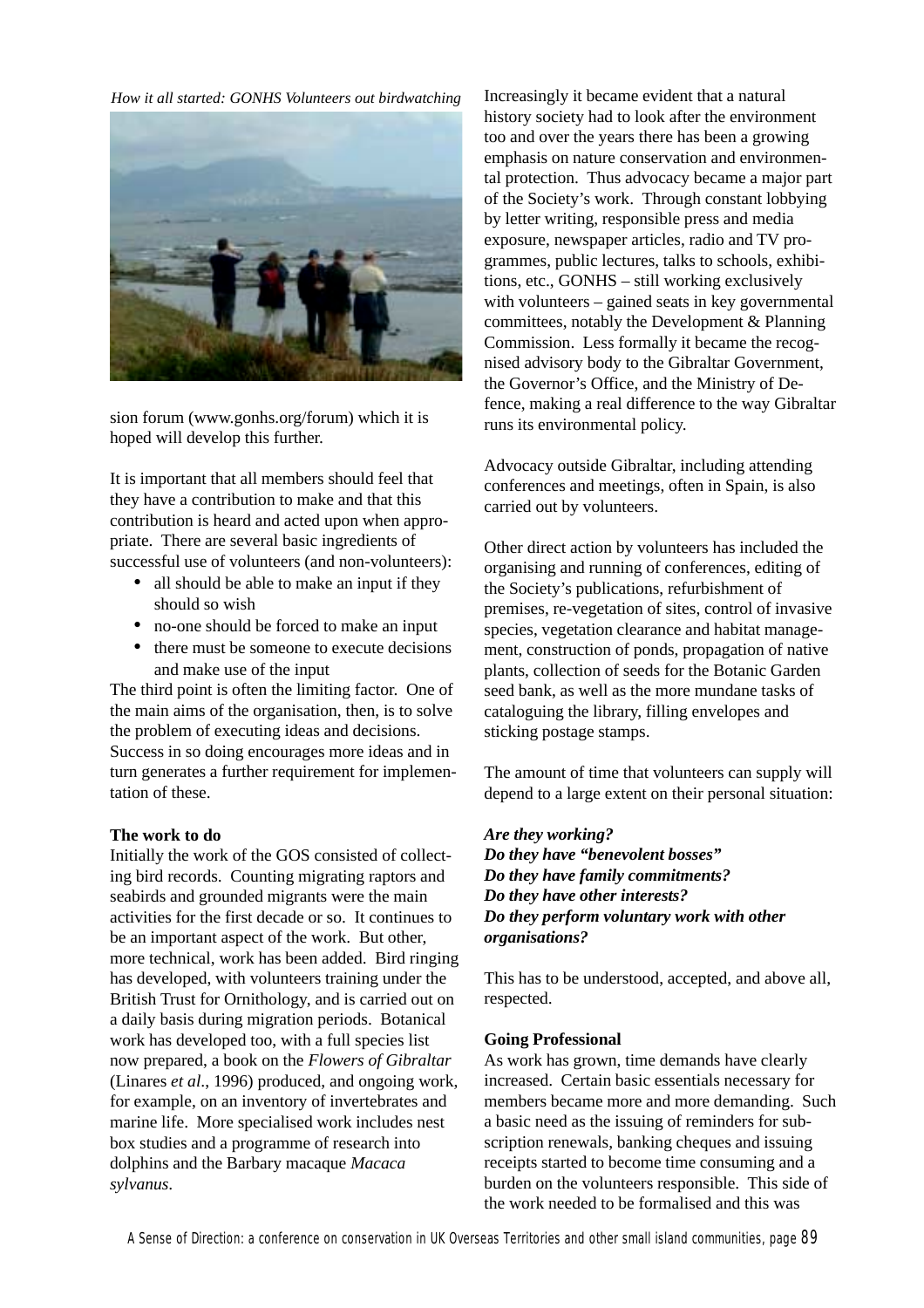*International Recognition: John Cortes (GONHS General Secretary) (right) and Michael Rands (BirdLife International Chief Executive) (left) sign the agreement making GONHS a full Partner of BirdLife.*



done by entering into an arrangement with the Gibraltar Botanic Gardens, which offered logistical support.

Government youth training schemes have been used to acquire extra help (essentially by offering young volunteers the opportunity of entering the scheme and so earn a small wage while at the same time offering a service to the Society).

But the employment of staff in a larger way began through the realisation by the Government that environmental problems are best dealt with by people who know about these things. GONHS was therefore able to offer expertise – gained largely by the volunteer force – in two key areas, the control of gulls (the yellow-legged gull *Larus cachinnans*) and the management of the apes (the Barbary macaque *Macaca sylvanus*). GONHS obtained Government contracts to fulfil both these needs. As a result, it now employs seven people directly to work within these contracts. Most of these had already been active volunteers within GONHS. Effectively this culture has resulted in much more value for a lot less money.

#### **Harnessing volunteers**

The success that GONHS has had in harnessing volunteers could be attributed to many factors. The overriding principle has been valuing everyone's contribution and respecting the limits to these contributions.

#### **What is a volunteer, and how much can we expect?**

Volunteers are exactly that – volunteers. The organisation can only expect from them what they are willing to contribute. Of course, there must be seriousness and reliability, and a sense of responsibility on the part of the volunteers. If the success of an event is relying on their contribution, then they must make that contribution. But overall, the organisation must accept that volunteers may have other commitments, often at work, and after that at home, and that they may not be there forever. Volunteers must not be made to feel under pressure to contribute.

#### *They are there because they want to be, therefore they must want to be there.*

The moment their work becomes a chore, their continued contribution is at risk.

Volunteers may sometimes stop being active. They must be given space. The period of inactivity may be just a few weeks, or it may be of several years. The organisation must never forget their existence nor their past contribution. Whether or not they renew a membership subscription, the organisation should keep in touch. Send them information, tactfully suggest every now and then that they may one day find time. Often they do, particularly if their interest is directly related to nature. If someone has had a passion for birds, he/she will always relish the thought of spending time with them again, and a request to take part in this year's winter bird count, helping to plant trees to create a habitat or organising a petition to protect another will often tempt them back.

In small territories, there are several factors that keep the interest of volunteers alive. One is that we often spend all our lives within a small area. Life is a continuous reminder of our childhood or of our youth. Every day for seventy years we may walk along the same route to work and see the same patch of scrub, or successive generation of the same bird. Every year for decades we eagerly await the flowering of our favourite bush, or the emergence of the first butterfly, the arrival of the first bird of the spring. If one day along this walk we see a notice of an intended urban development, it affects us. We feel personally involved. It is a part of us.

Volunteers need to be made aware – and to remain aware – of their value. There must be constant positive re-inforcement. Volunteers do not get paid for their work, so they need this other type of reward. They must be given credit for their own work and for the collective results. Their involve-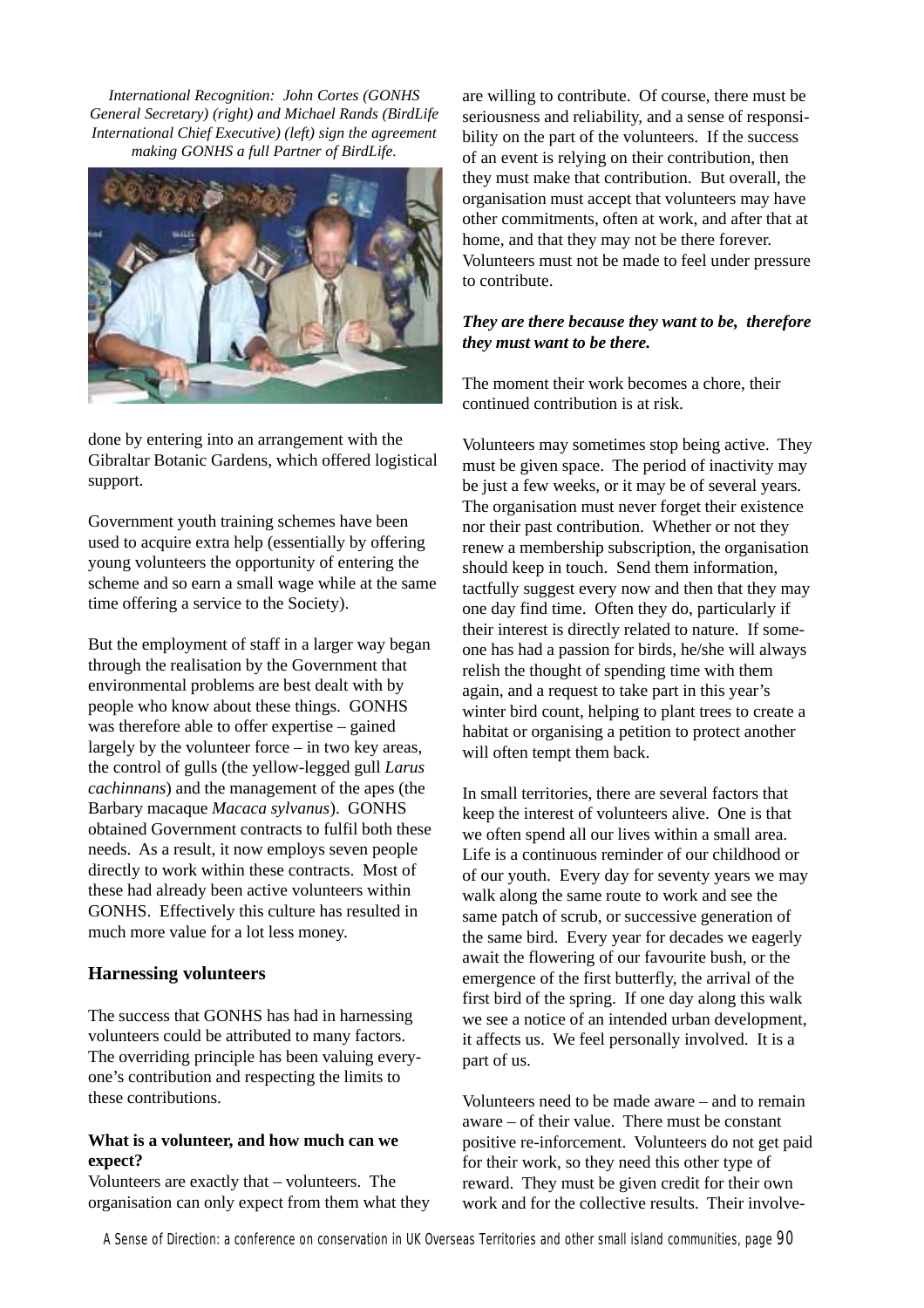ment must be right through to the end – to that radio or TV interview, or that photograph in the newspaper. Board members, executives, etc. are often too exposed to the media anyway in a small Territory, and the Public always likes to see new faces. The well known faces can wait to be seen again another day. This involvement and promotion of the volunteers gains their confidence and trust.

And it must always be remembered that Volunteers are Volunteers. The organisation has no *right* to demand their time time. It is privileged to have it.

#### **The issue of smallness**

In a small territory, we have a sense of ownership, of a link to the land. This need not be a nationalistic fervour – nationalism is a political feeling the relevance of which will depend on the political situation in each territory – but it is a real link nonetheless. Our small country is the only land we have that we can truly feel a part of, and we are the only thing that our land has to defend it.

I recall a conversation with a good friend of mine, one of our longstanding volunteers, who, fed up with working too hard on one issue, said to me, "John, I feel like giving up. But if we give up, who will defend Gibraltar's wildlife? We could lose it all". He's still with us.

And of course, whether we like it or not, there is the question of pride. Gibraltar is very small. But people there are proud to be the most important bird migration site in western Europe, proud to have the Barbary Apes, proud to have their endemic flowers.

Another benefit of smallness in relation to volunteers is that accessibility to persons with influence – often Government Ministers – can ensure success more quickly than in a large nation.

But smallness can have one important negative effect: lack of variety and boredom. Or at least the ease at which you can get tired of hitting at the same problem constantly, or organising an annual event that seems identical every year. It is here that the old adage of "a change is as good as a rest" comes into play. If you cannot, due to the limits of size and facilities, change the event enough, then let the people organising it change and move to some other event. You will often find that somehow, the event changes emphasis too and becomes more appealing to organisers, members and the public.

#### **Other Problems:**

As I have mentioned above, voluntary contributions are often transient. People may get tired, they may develop new interests or commitments, or, as often happens in the case of people on work contracts, they may move away. As we have seen, these may be temporary lapses.

Young parents may find they need to dedicate time to new children. They often come back sooner than they think – and bring their children with them.

In the case of contract workers, our experience is that they can quickly become key members of the organisation. And then they go. While they often remain members, and are available to consult increasingly by e-mail, the work that they do on the ground can disappear. It is important to understudy such volunteers and not to depend too much upon them in the core running of the organisation.

As an organisation totally run and manned by volunteers starts to employ staff, an interesting situation arises.

If the employee is new to the organisation, a normal employer/employee relationship normally is established. The employee gets to regard the organisation as a whole as his/her employer, and the Board or Committee as the policy maker. But it is important that there should be an identifiable person who plays the role of "the boss". This person can be someone also employed in a supervisory role, or a specific Board or Committee Member. Otherwise chaos can ensue. The employee does not know who to relate to, who to come to with problems. Or he/she may use the confusion to advantage in avoiding work. It could happen that Board members will issue conflicting instructions to add to the confusion. Relations with employees need to be focused through an identifiable person. In GONHS this role is filled by the General Secretary. While this is in marked contrast with our philosophy of running the Society's voluntary and advocacy side, we must remember that an employee who sees employment as a job, a source of income to keep his/her family, will have certain expectations of an employer that are very different to those of an ordinary member of the Society.

If, on the other hand, the employee is a former volunteer, the situation is very different. It can work to the advantage of the organisation, but is potentially hazardous. A committed volunteer who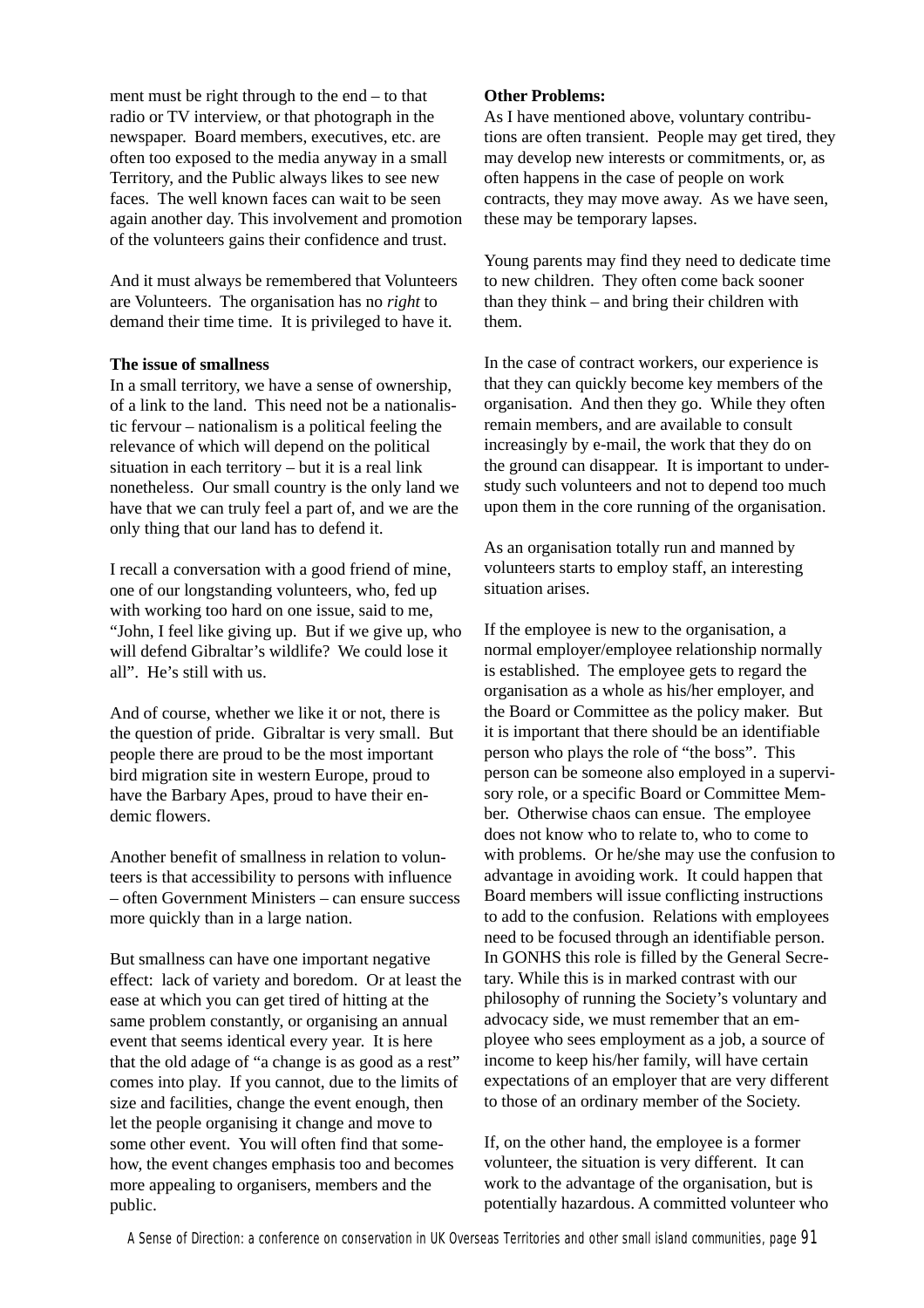starts to work for his organisation usually starts off as a very happy person – getting paid for doing what he used to do for nothing, making his hobby his profession. This feeling could last forever. But again it might not.

- The pay may not be particularly good.
- It may be a short-term contract what happens afterwards?
- A hobby becomes a job and so you need another hobby, or to do something different at weekends – which might keep you away from what you used to do as a volunteer.
- Your family may feel that "you spend" enough time with that lot already – after work you stay with us".
- Your paid job may be in a new area of work so that if you are to continue doing what you used to do for the organisation as a volunteer you still need extra time. Should this be paid? Or worse, does the employee, or his/ her family feel that this should be paid.

These factors may in fact *reduce* the amount of time that the new employee has available, especially after hours, to make a contribution in the area in which he used to be vital. And so, while a great deal of new work is done, much that used to be done before is not.

In fact, we have experienced this situation, and also the reverse. Volunteers who are used to work hard in many areas and love their work for the environment actually are positively motivated and spend a lot more time on Society work than previously even in their own time.

As ever, no two individuals, and no two situations are the same. A great deal of tact is needed in resolving any problems that might arise from this.

The paid staff/volunteer interface also needs to be examined. Volunteers who have "good" jobs that they are happy with have no real inclination to take up employment with the organisation (even though the idea might sometimes appeal to them). But others, unhappy with their occupations, unemployed, or retired, may become resentful that their colleagues have found employment and get paid for what they continue to do for free. It will have a great deal to do with personalities, and must be treated with great sensitivity.

#### **Volunteers from abroad**

The kind of work done by the organisation may

*Essential premises: A Leeds University Ecology Field Course run jointly with GONHS at Bruces Farm Field Centre.*



provide opportunities for widening the potential source of volunteers well beyond the confines of the Territory.

Partner organisations may be able to offer staff on sabbatical leave. These are often able to help in administrative tasks that have lagged behind or could not otherwise be realistically tackled, or to help out on particular occasions when the organisations resources have been stretched. GONHS has used staff on sabbatical leave from the Royal Society for the Protection of Birds (RSPB), for example, to input old ornithological records into a new database, and to assist with the organisation and running of a major European Meeting of BirdLife International.

The contribution of GONHS has been to provide accommodation at one of its field centres. The attraction to the volunteer has included a lot of migratory birds and sunny weather.

Volunteers from abroad are also forthcoming when they find the opportunity to do something they enjoy, or something that is valuable to them. In our case, two areas of our scientific work have come to depend largely on volunteers from abroad:

#### **Bird ringing**

Gibraltar currently has three ringers registered under the British Trust for Ornithology (BTO) scheme. These are all volunteers and one of these lives outside the Territory.

However, bird ringing during the main migration periods (seven months of the year) has been carried out on an almost daily basis. This has been thanks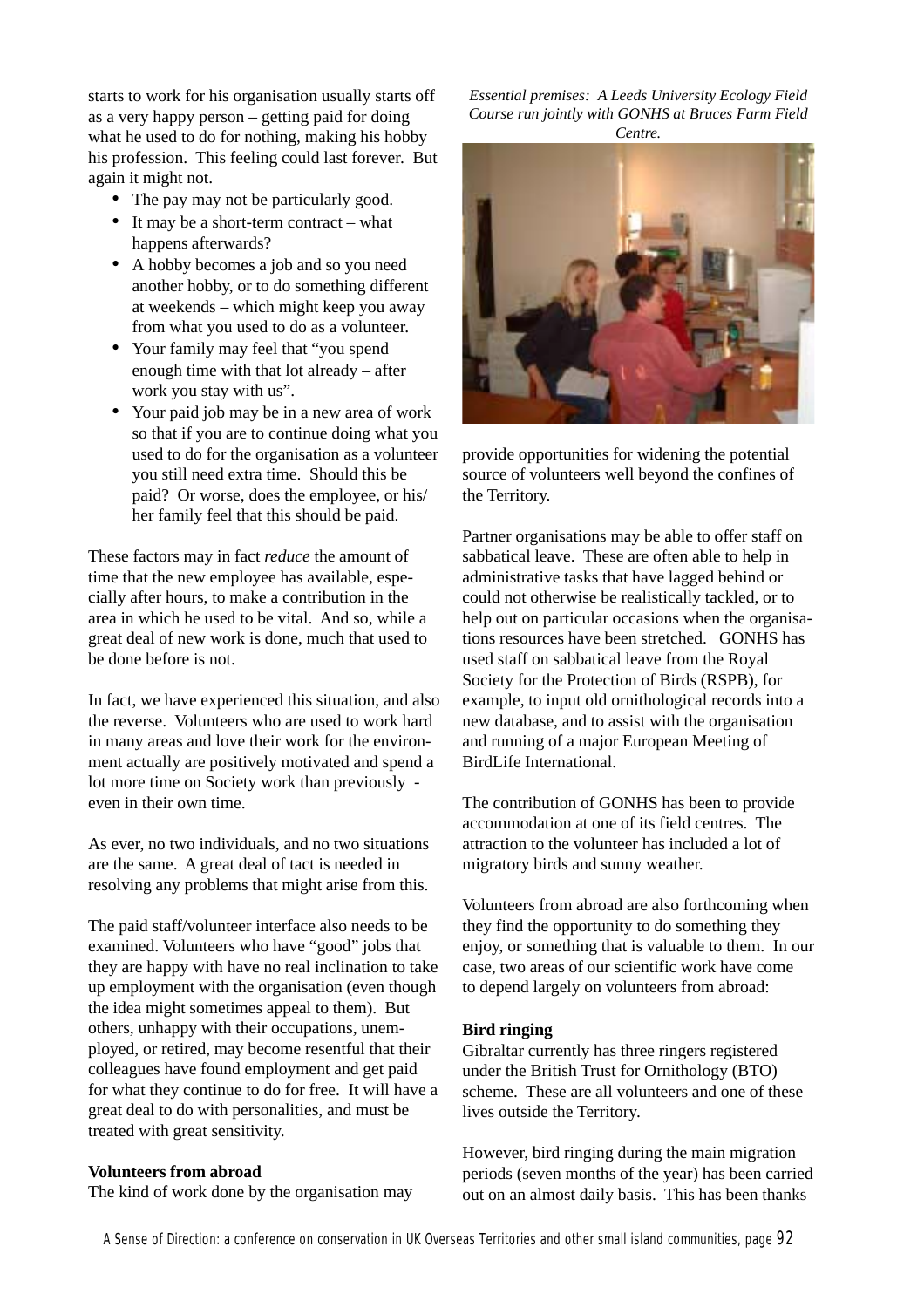*Interesting results: The first ever Mountain Chiffchaff* Phylloscopus sindianus *from Asia recorded in western Europe - a bird ringed by the GONHS ringing Group at the Jews' Gate Observatory*



to visiting volunteers, mainly from UK, who have manned the ringing station on the Upper Rock. Bird ringing has a great following in the UK, and advertising in the key publications, and then wordof-mouth publicity has meant that the scientific monitoring of passerine bird migration continues to be one of the main activities for GONHS. Clearly time and resources have to go into maintaining premises and equipment in good condition. But at the same time, this assistance by visitors releases time for the local ringers to do other work. As an example, one of the Gibraltarian ringers has now been able to dedicate some time to producing an inventory of night-flying moths.

#### **Primatological research**

GONHS has established collaboration protocols with a number of scientific institutions in a number of areas, notably research into the biology of the Barbary macaque *Macaca sylvanus*. In this case, the incentive for the collaborating institution, or the individual researcher, is the availability of research opportunities. Once again, a key ingredient is the availability of accommodation for researchers. At certain times, Bruce's Farm Field Station is in fact a macaque research centre. At these times, the GONHS staff working with the "Barbary Apes" are joined by researchers from Zurich University, the German Primate Centre, Vienna University, the Chicago Field Museum and Toronto University, all making use of the facilities for some aspect of research into macaque biology. While the results of these studies go towards individuals' Ph.D.s and augmenting the prestige of the institutions, there is a direct benefit to GONHS. Apart from adding to our research library, GONHS gathers more information on these animals than

would be possible using local resources, information which can be used to improve the management practices which are the obligation of GONHS under contract to the Gibraltar Government.

#### **Other visitors**

Similar principles apply to harnessing other, less regular visitors. The Royal Air Force Ornithological Society (RAFOS), for example, holds occasional "expeditions" to Gibraltar. For their last visit in Spring 2002, GONHS provided logistical support and requested the carrying out of a number of censuses of the local birds, including one on the yellow-legged gull *Larus cachinnans* population. These were carried out successfully, and the results have been most useful, again, as gull control is another contractual obligation of GONHS.

#### **Harnessing Projects**

Reacting to external interest and desire for involvement turns the use of volunteers on its head. And so we can talk about the harnessing of *projects*. Volunteer-originated projects can arise from within the ranks too, and not just from external bodies abroad.

There will be persons who have an idea that they want to carry out. The standard way of tackling these persons would be to accept this idea provided it is within one of the organisation's priorities. However, in GONHS we try to capture this type of initiative by, as much as possible, trying to *make* the project a priority. Experience has shown that attempting at an early stage to steer the volunteer in another direction can easily result in losing both the project and the volunteer.

There must, of course be certain safeguards. The project, for example, must not conflict with policy or aims. It must have a fair chance of success and, as much as possible, at least in the initial stages it must be self-contained and not cause an undesirable re-distribution of resources. Volunteers should not be discouraged. Once they are on a project and feel supported, they are more accessible to guidance and direction.

Two case-studies will help illustrate the above points:

#### **Upper Rock Habitat Management**

Several persons, including one member, approached GONHS wishing to carry out some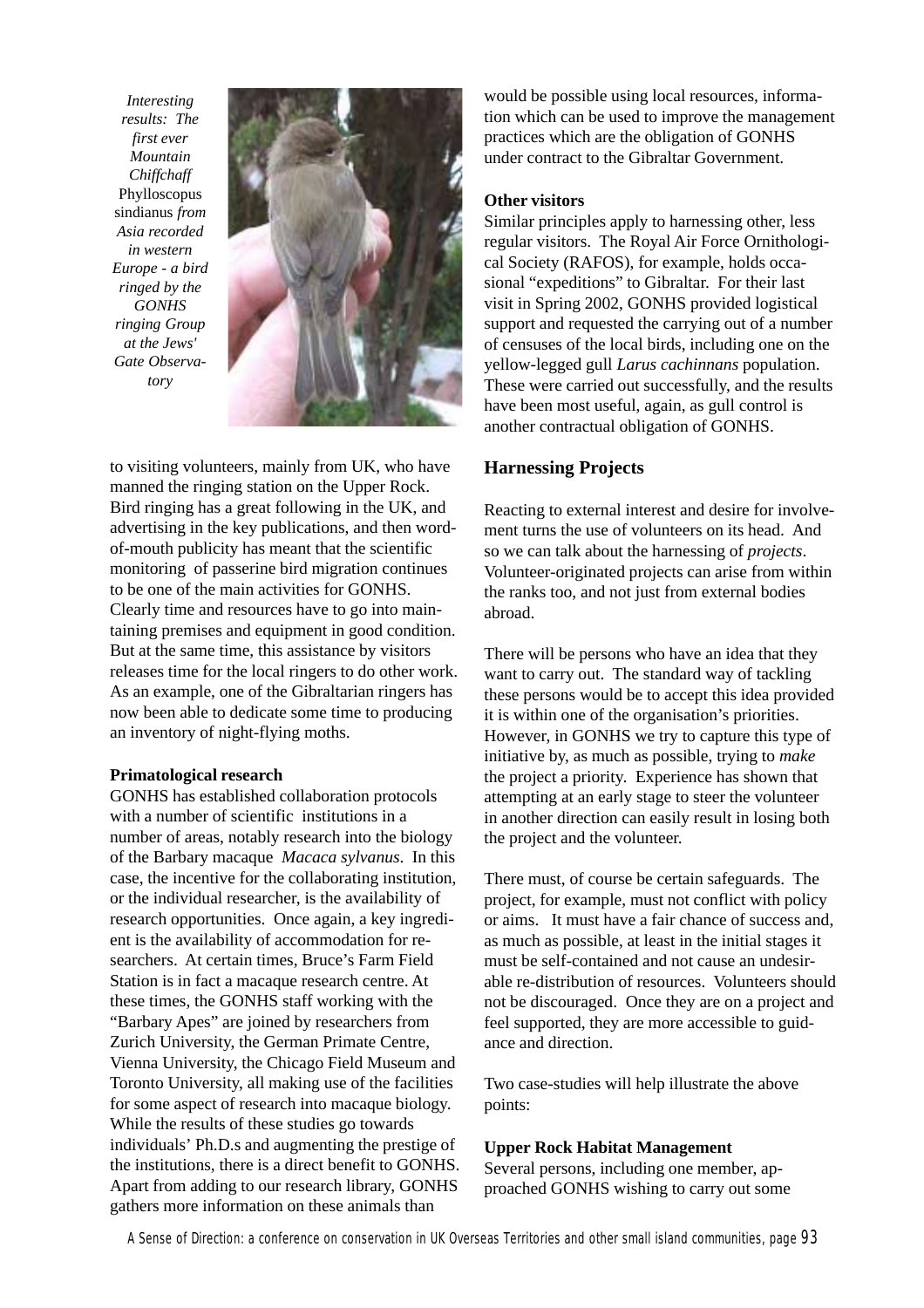"improvements" within the Upper Rock Nature Reserve. Their intention was to provide a "picnic site", clearing vegetation, planting trees and other plants, etc. Such work, if uncontrolled, could have resulted in important plants being removed and unwanted alien species being introduced, as well as potentially a great deal of disturbance in sensitive areas.

The approach, however, was to encourage these potential volunteers. Tools and materials were supplied for their work. But they were inducted in concepts such as the undesirability of alien species, the need for proper habitat management in some areas, and sites that needed such work were suggested.

As a result, this group of volunteers grew. All became members of the Society. They have carried out useful habitat clearance, planting of native trees, construction of ponds, and are now running a small nursery of native species.

#### **Animal Conservation Park**

As a result of the confiscation of illegally imported animals by Gibraltar Customs, GONHS became the custodian of a number of parrots and chimpanzees. This "collection" was soon augmented by more parrots and monkeys. Temporary facilities were provided at the Gibraltar Botanic Gardens. The volunteers involved in preparing the enclosures and looking after the animals suggested the formalisation of the arrangement by converting a disused miniature golf course in the Botanic Gardens into an "Animal Conservation Park". While this was potentially a drain on resources both for GONHS and for the Botanic Gardens, the project was adopted.

The area, while still not finished, is now doing useful conservation work in housing and breeding confiscated animals. Support is provided during incidents resulting in oiled birds, and the facilities have become an integral part of the Barbary macaque management project, providing temporary holding areas for Barbary macaques that may need to be kept while awaiting veterinary intervention, testing, or exportation.

The Conservation Park has since attracted European Union Regional Development Funds and now employs three full-time people in addition to a small team of volunteers.

#### **Summary**

It would be dishonest to suggest that the strategies that have served GONHS so well in harnessing volunteers and developing its present structures were all planned in advance. GONHS has been reacting to situations as they have arisen. Perhaps because the main core of movers in the organisations are lifelong friends, there was the inherent trust and flexibility to adapt to changes.

There are several key factors which, in retrospect, can be said to have been instrumental in the development we have seen:

#### **The organisation is small, or is divided into small sections.**

This results in people knowing each other, being able to remain in contact, and in differences being resolved relatively quickly when they arise.

#### **The organisation is structured with a mainly horizontally hierarchy.**

There is central co-ordination, but all volunteers know they have as much a part to play in the running of their areas as they wish to have.

#### **The person handling the volunteers has a vital role.**

It should be someone who can take quick decisions, even if he/she needs to consult others later. Quick responses are needed or the volunteers may go elsewhere.

#### **The volunteers should be encouraged first, guided later.**

This means they will keep the initiative and feel the project is always "theirs".

#### **Have an eye on the aim, not the individual.**

In promoting aims rather than individuals, jealousies and competition for exposure are avoided and the vital team spirit is developed.

#### **Resources should be provided whenever possible and not kept for a rainy day.**

This may mean spending money which "could, perhaps" be used for something else later.

#### **Having facilities for providing accommodation is extremely useful if you wish to attract volunteers from abroad.**

This reduces costs for the visitors and saves a great deal of time in making other arrangements.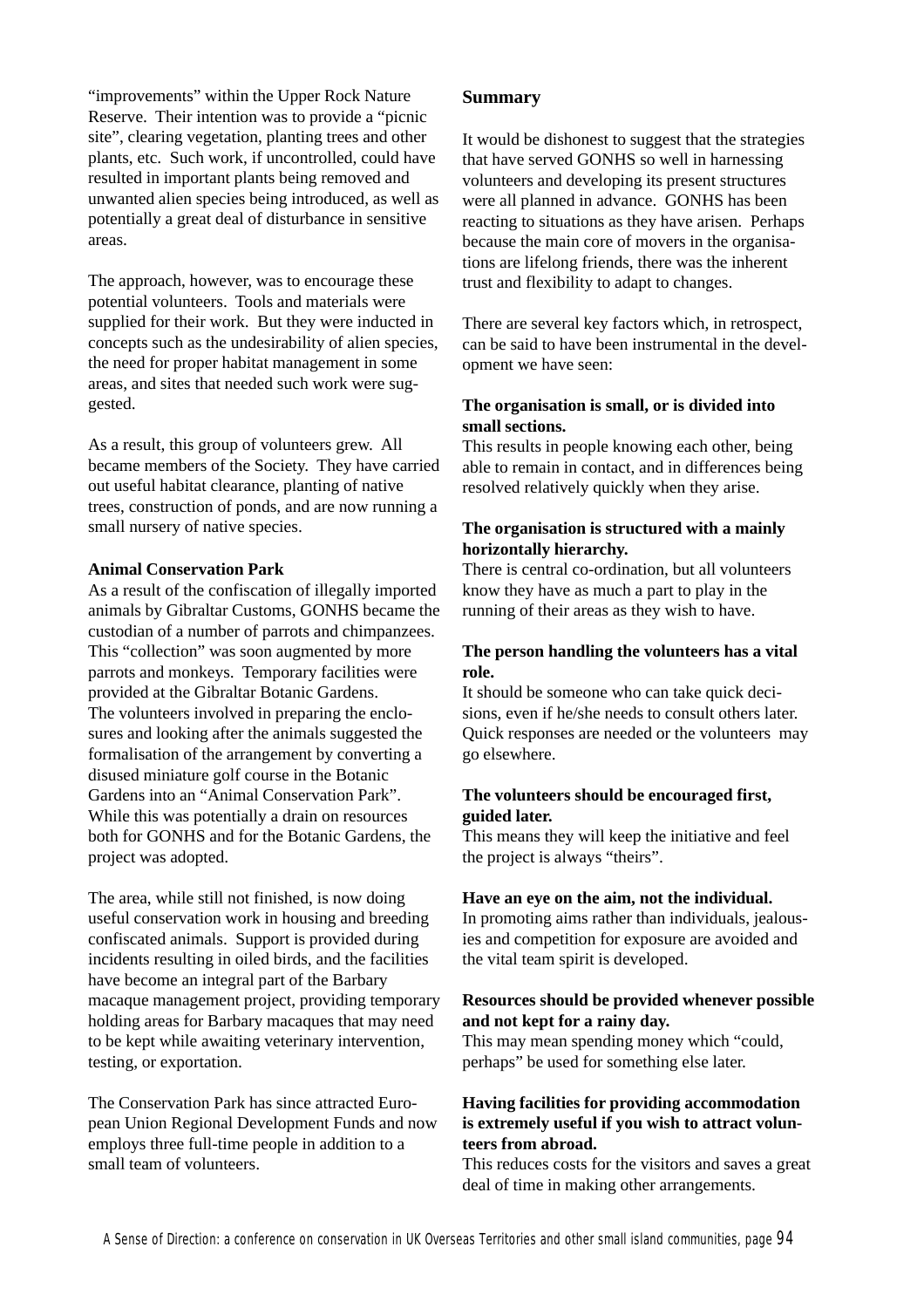#### **Discussion and Conclusion**

The development of any organisation is a continuous process. But things change particularly either in the early years or later when external factors change. In the case of the Gibraltar Ornithological & Natural History Society, the changes in structure have outrun the administrative process and the organisational methods described have yet to be formally incorporated into the organisation's Constitution. This process is in progress. Had no changes been made in the running of GONHS pending a full review of the written constitution, it is likely that very little, if any progress would have been made. While legally these things are important, and in fact, in this case, the matter is being addressed, the flexibility to move with the times is essential regardless of this.

In any case, it is likely that, once the new Constitution is formally adopted by the members at a General Meeting, it will be time to change it again.

#### **Reference**

Linares, L., Harper, A. & Cortes, J. E. 1996. The Flowers of Gibraltar. Wildlife Books. Gibraltar.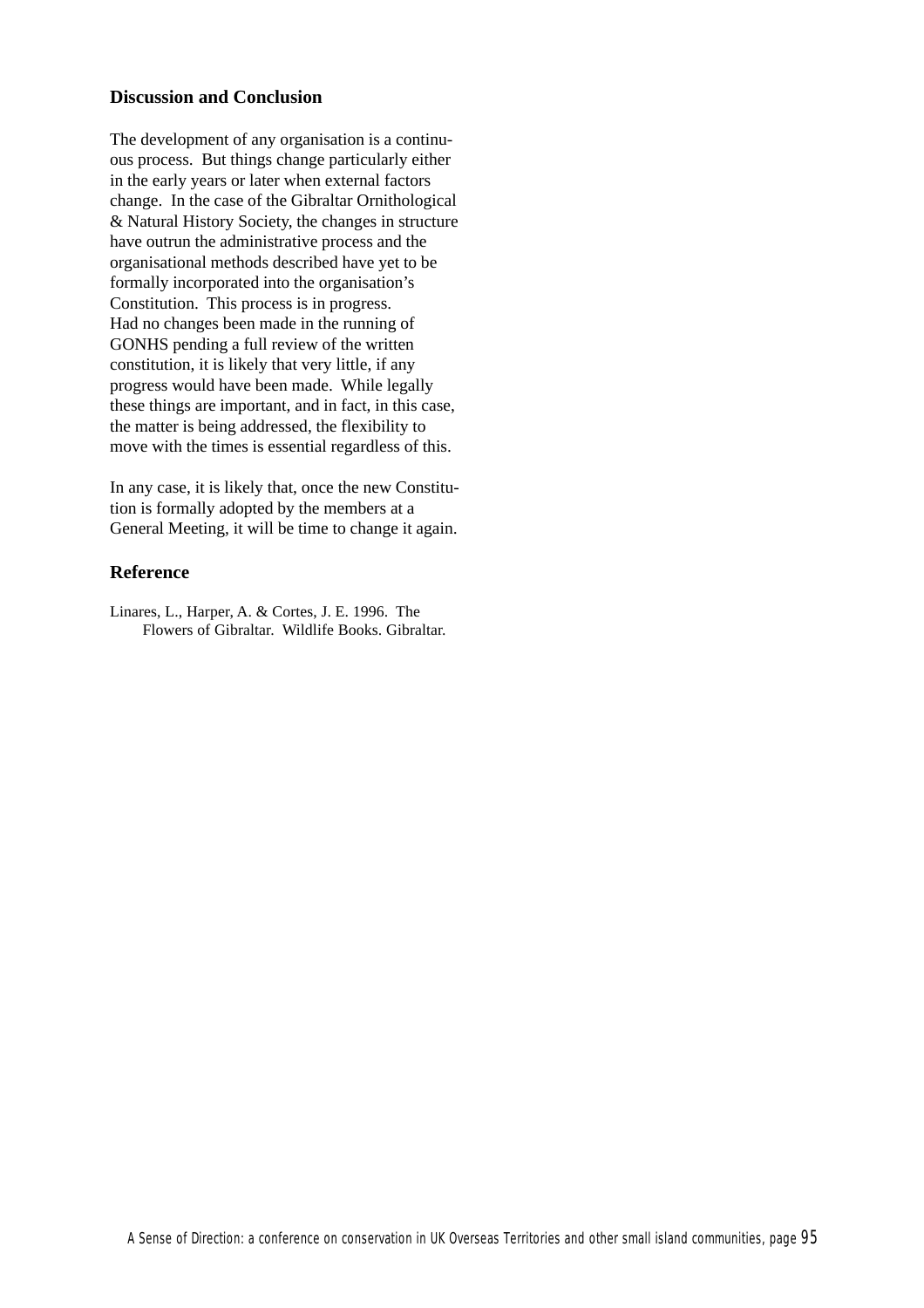# **How to evaluate your organisation's effectiveness as a conservation organisation, using the Bermuda Ministry of the Environment as a case study**

# **Charles Brown, Bermuda Government Management Services**



Brown, C. 2003. How to evaluate your organisation's effectiveness as a conservation organisation, using the Bermuda Ministry of the Environment as a case study. pp 96-99 in *A Sense of Direction: a conference on conservation in UK Overseas Territories and other small island communities* (ed. M. Pienkowski). UK Overseas Territories Conservation Forum, www.ukotcf.org

Re-structuring the Ministry of the Environment is described.

- Introduction and background what led to the study/review
- Objectives of the review
- Ministry concerns and issues
- Trends and observations in the Bermuda environment
- Government commitments
- Mission statement
- Stakeholder consultation, comparative jurisdictions and feedback
- UKOTCF checklist on conservation

Conclusions and recommendations are given.

**Charles Brown**, Department of Management Services, Government of Bermuda. cnbrown@gov.bm

This presentation summarises the re-organisation of the Bermuda Ministry of the Environment in April 2002.

The Ministry of the Environment Division previously consisted of four Departments, namely the Departments of Planning, Agriculture and Fisheries, Land Valuation and Parks. The Ministry Headquarters included three staff specialising in environmental sciences.

Over the last thirty years the key economic indicators of Bermuda's traditional industries of agriculture and fisheries have been in a steady decline, e.g. the number of jobs and production output. As a consequence, concern had been expressed about the role and functions of the Department of Agriculture and Fisheries, and the effectiveness of the Environment Ministry in dealing with the environmental issues of the day. It had been suggested that the Ministry of the Environment:

a) needed a new focus and structure to better address the community's development and environmental needs in the context of increasing and conflicting pressure on the

island's limited resources;

- b) would benefit from an increase in resources and funding and an improved legislative framework to address current and developing environmental issues; and
- c) needed to strengthen partnerships with key non-governmental organizations (NGOs).

Accordingly, the Ministry asked the Department of Management Services (an internal management consulting unit) to review the Ministry of the Environment's mandate and organisation and to develop a structure that would provide the Ministry of the Environment with the capacity to meet the community's needs for the next five to ten years.

An initial step during this review was to develop the following **mission statement** for the Ministry of the Environment:

"To promote the sustainable development of Bermuda by balancing the protection, conservation and enhancement of the environment with the development needs of the community."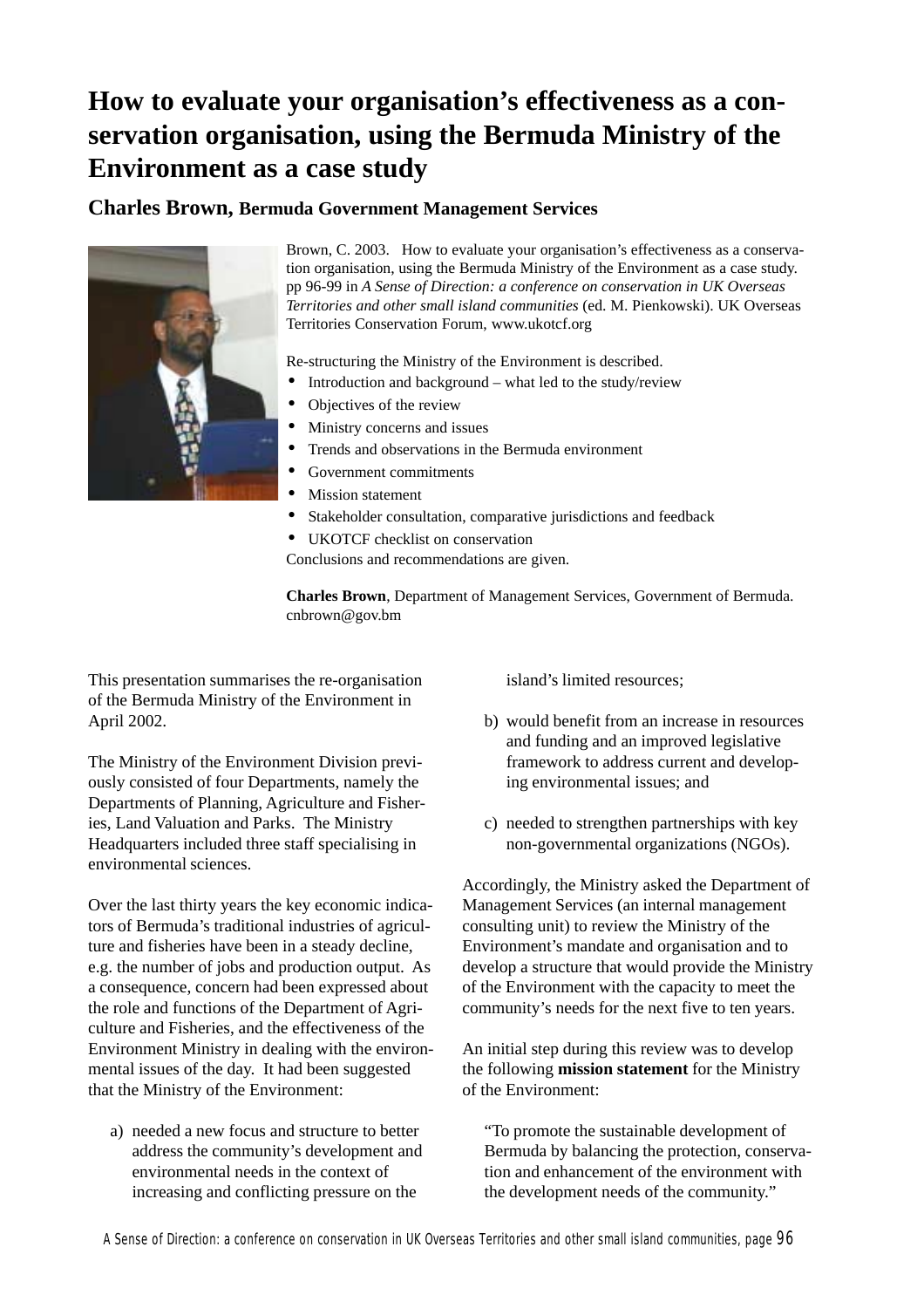MSD consulted with all relevant stakeholders, both inside and outside of the Government including department heads, Statutory Boards, farmers, fishermen, architects, surveyors and NGOs including the National Trust, the Zoological Society, Keep Bermuda Beautiful (KBB) and the Bermuda Biological Station. MSD also consulted several overseas jurisdictions and the United Kingdom Overseas Territories Conservation Forum to identify components of a national environmental management model that Bermuda could adopt.

Management indicated several concerns:

- Inadequate resources to meet public commitments
- Not focused on current environmental concerns
- Not practising integrated, long-term planning
- Perceived to be lacking prominence
- Behind in the introduction of appropriate legislation
- Apparently playing a minor role in key deliberations
- Stakeholders concluded that the environment had not been a high priority with Government

Consultations with the former Department of Agriculture and Fisheries revealed that:

- The number of jobs occupied by fishermen has declined
- The number of vessels reporting catch information has declined
- The size/weight of annual catch has declined
- The number of jobs occupied by fishermen and farmers has declined
- The value of agricultural output has declined

Other important observations were

- The environment underpins Bermuda's Tourism and International Business industries.
- The balance between protection, conservation, enhancement and 'use' of the environment is delicate.
- Ensuring balance and seeking sustainable development requires comprehensive and integrated planning.

## **Summary of Stakeholder Consultations**

The Ministry needs to:

- educate and communicate with the population i.e. institutionalize environmental consciousness
- lead in the conservation and protection of Bermuda's natural assets
- establish and support an integrated planning process
- build on and strengthen existing NGO relationships
- maintain 'envirometrics' and conduct relevant research
- strengthen protection and enforcement regulations
- refocus to effectively address current and evolving environmental demands and challenges

A review of comparative jurisdictions revealed that a 'Model' organisation does not exist. A model would depend on functions, scale, environmental attributes, protection and enforcement strategies, scope, and history

The review turned to a paper by the UKOT's Conservation Forum (Pienkowski 1998) which suggested the ideas which eventually led to the Environment Charters. This included a Natural Environment Checklist. (UKOTCF brings together NGOs and institutions involved in furthering conservation of natural heritage in the UK's Overseas Territories.) The checklist was adopted as Assessment Criteria:

- Participation in international conventions
- Department dedicated to conservation of bio-diversity
- Safeguards and management plans for biodiversity sites
- Bio-diversity targets and plans to achieve them
- Monitor and report the state of bio-diversity
- NGO supported and consulted by Government
- Environmental impact assessment for major developments
- Ecological studies

Based on these broad stakeholder input, including perceptions of the Ministry's strengths and weaknesses, its roles and responsibilities and specific environmental concerns, MSD concluded that the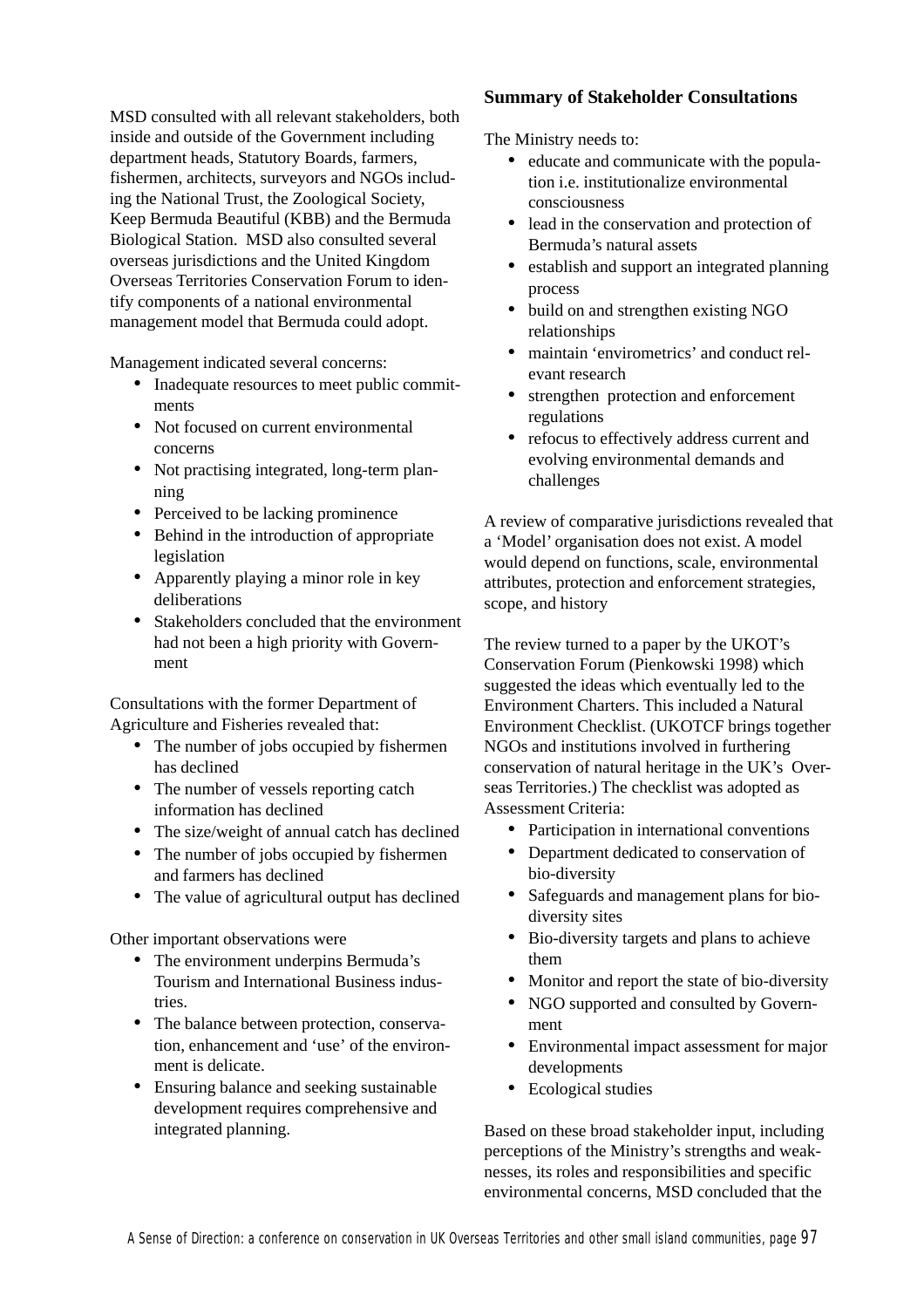Ministry:

- a) had knowledgeable staff with an appropriate orientation representing a good foundation on which to build;
- b) ought to be primarily concerned with protecting the environment;
- c) should be doing more educating, adopting appropriate conservation strategies, and improving the level of environmental planning;
- d) required strengthening in a number of areas including, data and policy analysis and coordination, enforcement of regulations, stronger links to NGOs, and resources dedicated to research and development; and
- e) should have an organizational structure that is determined by its mandate and business activities.

We conclude that the Ministry should undertake the following activities:

- environmental planning
- environmental training, education, public awareness
- setting environment "well-being targets"
- reporting periodically to the public on achievements
- supporting the work of compatible NGO
- promoting the development of integrated policies
- involving "compatible" sectors of the community
- advocating independent environmental impact analyses
- promoting environmentally friendly technologies
- advancing the passage of important legislation

In order to accomplish these objectives the Ministry needed to re-establish its strategic direction and sharpen its focus by redefining itself organizationally and operationally with an emphasis on sustainable development and a balanced approach to

meeting the diverse needs of Bermuda's residents. In addition, the Ministry needed to reclaim control of Bermuda's natural assets, strengthen existing resources, and take the lead on national environmental issues. In order to accomplish this, the following changes were implemented:

#### *a) The Department of Agriculture and Fisheries was dissolved;*

*b) A Department of Environmental Protection was created* by combining existing units from the Department of Agriculture and Fisheries, and Ministry Headquarters. This new Department will ensure that all laws protecting Bermuda's environment are up to date, effective, and applied vigorously, fairly and consistently. The Department will also ensure that environmental standards are established and that performance is measured and reported to the public on a regular basis.

*c) The Department of Parks was expanded* by adding the Horticultural functions from the Department of Agriculture and Fisheries. This expanded Department will develop, protect, maintain and enhance designated public open spaces (including parks, beaches, nature reserves, government-owned property, and other open spaces including the Railway Trail). It will also continue to regulate the use of the protected areas under its management and administration in accordance with the Bermuda National Parks Act 1986; and

*d) A Department of Conservation Services was created* out of the remaining units of the Department of Agriculture and Fisheries, where the Bermuda Aquarium, Museum and Zoo will be the core programme. This will include re-deploying conservation and forts personnel from the Department of Parks. This new Department is to promote the sustainable use and enjoyment of Bermuda's natural resources by imparting knowledge directly to active and passive users through demonstration, practice, illustration, education and publication.

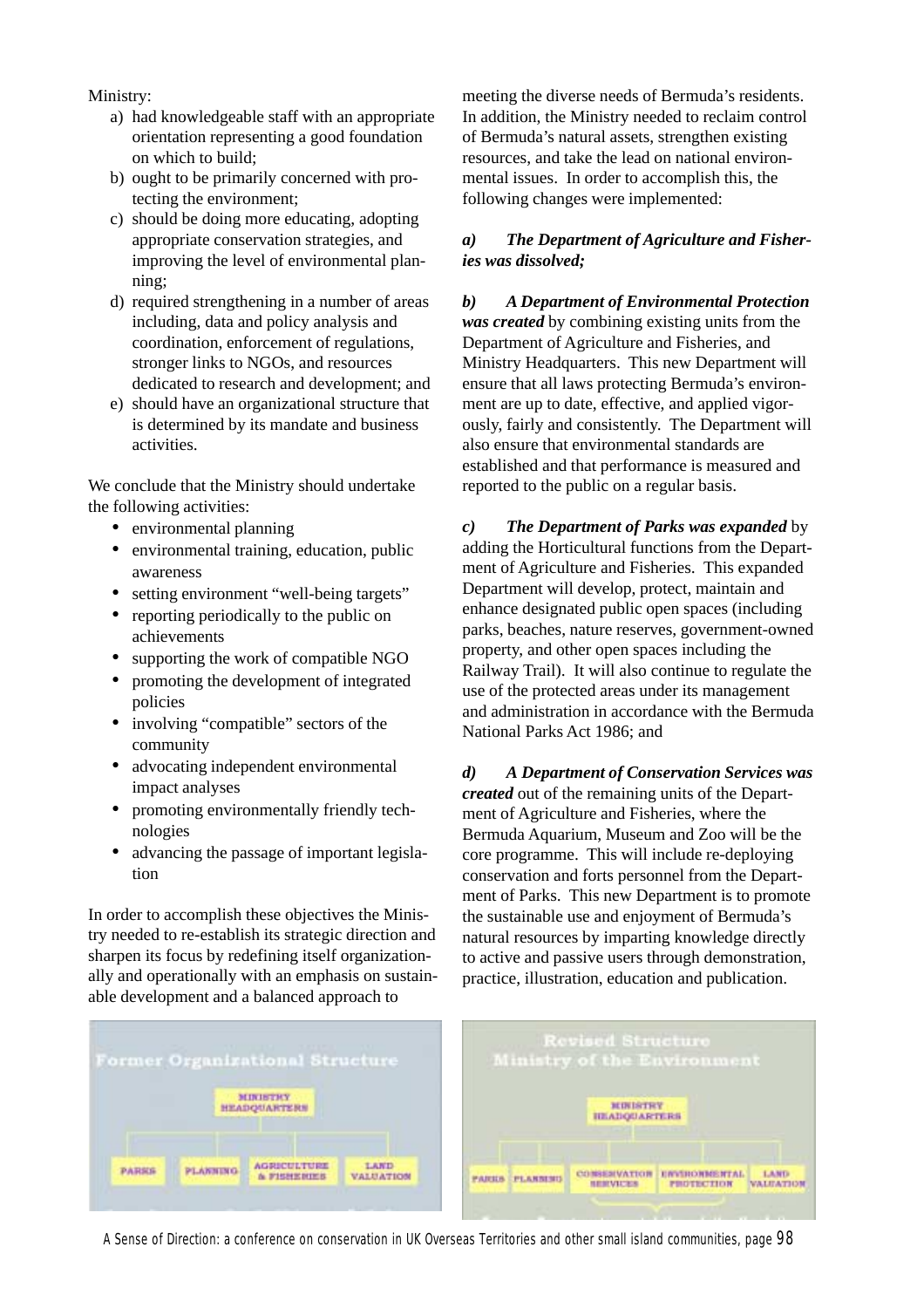## **Summary of outputs**

- Cabinet approved the creation of the two new Departments
- Re-allocated programmes within re-structured ministry
- Two directors have been recruited
- Recruitment of an ecologist is planned
- Some job descriptions have been amended
- Discussions on legislative initiatives have begun
- Policy Positions are being drafted e.g. Marine Resources
- Strategic gaps identified are being addressed

## **Reference**

Pienkowski, M. 1998. Paradise mis-filed? In special issue on "Dependent Tertitories - overseas, overlooked?" *Ecos* 19: 1-11. (This paper is available also on www.ukotcf.org; click sidemenu Environmental Charters, and then Ecos link in text.)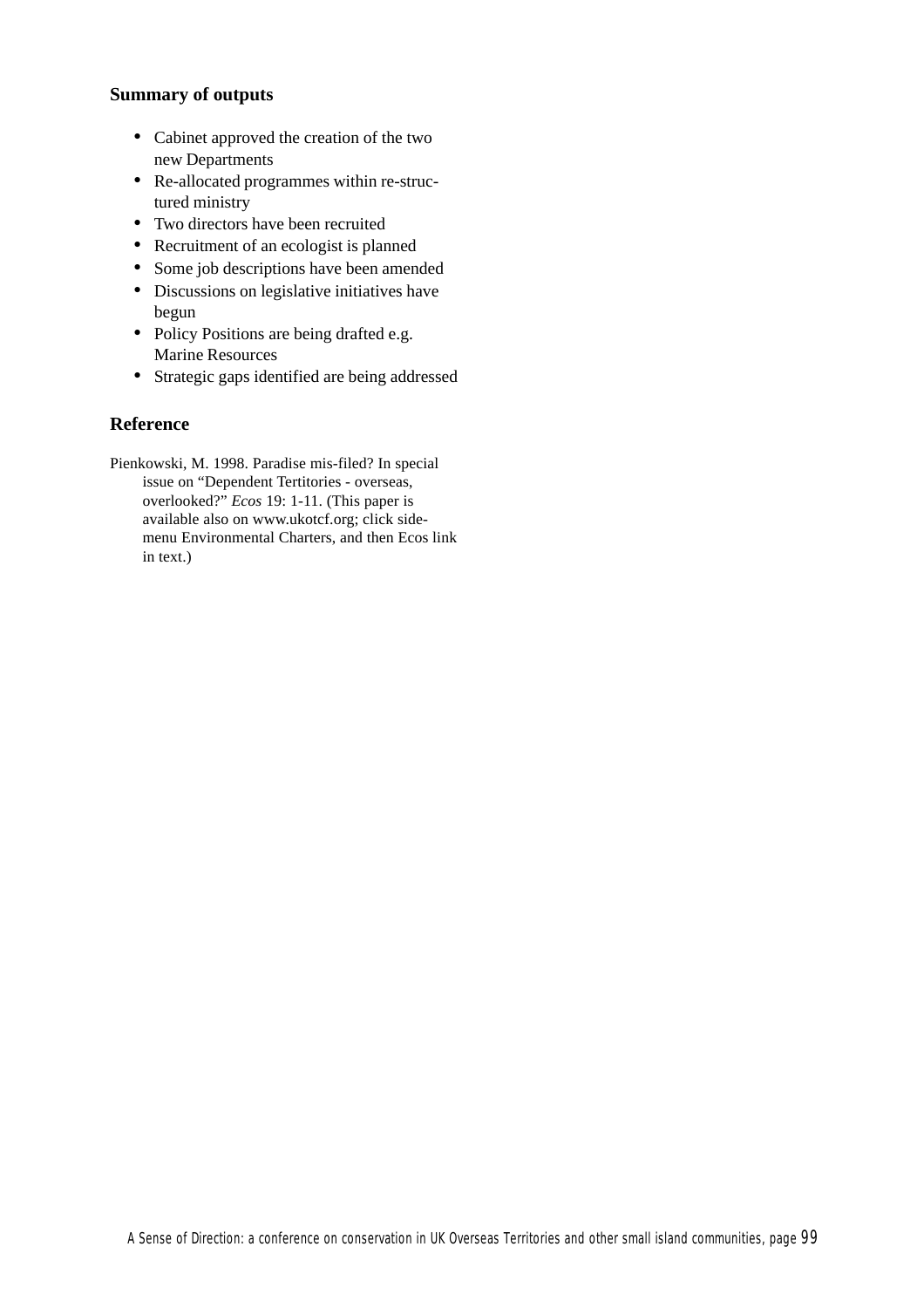# **Falklands Conservation – awareness raising in tourists**

# **Rebecca Ingham, Falklands Conservation**



Ingham, R. 2003. Falklands Conservation – awareness raising in tourists. pp 100- 107 in *A Sense of Direction: a conference on conservation in UK Overseas Territories and other small island communities* (ed. M. Pienkowski). UK Overseas Territories Conservation Forum, www.ukotcf.org

Overview of FI tourism: Brief on the history of tourism, numbers of land-based and cruise ship passengers, passenger composition and vessel type visiting the Falklands.

Description of three tourist sites: Volunteer Point, Gypsy Cove and West Point Island, outlining the different aspects of accessibility, remote areas and types of visitor impact on these sites and their different environments.

Countering the problem: Raising awareness in tourists, working with the private sector, publications and information (countryside code), warden programmes. The future: How to progress, problems with size of FC and responsibility, influencing landowners and government for island-wide protection, what basis for legal protection, how to implement

**Becky Ingham**, Falklands Conservation, PO Box 26, Stanley, Falkland Islands. conservation@horizon.co.fk

## **Background**

The first point to probably get across is why we actually bother about tourists visiting the Falklands and what we aim to prevent by raising awareness anyway.



The Falklands are unique in terms of the scale of their wildlife populations which are accessible to visitors. In the Falklands there are around 80% of the world population of black-browed albatross, 70% of the world rockhopper penguins, and other vast colonies of seabirds and mammals that can number several hundred thousand individuals. All of these animals are breeding through a very narrow time frame from November to March, when they are closely tied to their breeding sites and have restricted feeding ranges and timescale in

which to feed and rear their young, moult, and in some cases, migrate north for the winter. The presence of humans around these colonies at very busy times of year can be felt significantly if visits are allowed to be disruptive. Actual disturbance can take the form of handling young for a photograph, getting far too close and causing the parent to leave the chick or the pup; this can lead in fairly immediate action by waiting predators. In king penguins, the incubation takes place on the feet, and if they lose the egg through this time, they will not reclaim it. So – one person trying to sidle that bit too close for a photo can result in complete breeding failure for that pair of birds for the entire year.

Visits to colonies that are not well planned can also result in blocking the access to the colony for birds returning from a feeding trip. Many of the Falklands colonies are on sandy dune or green areas where the easiest access by foot is from the seaward side along the shore, and this effectively means that an adult bird can be prevented from bringing its young a meal or swapping a shift with its partner for the entire duration that people are there. Not so bad if this is a half hour, but if a cruise ship has landed at a remote site and no-one points this out to the passengers who may be there all day, that could be the end of the chick or egg that those birds are trying to rear.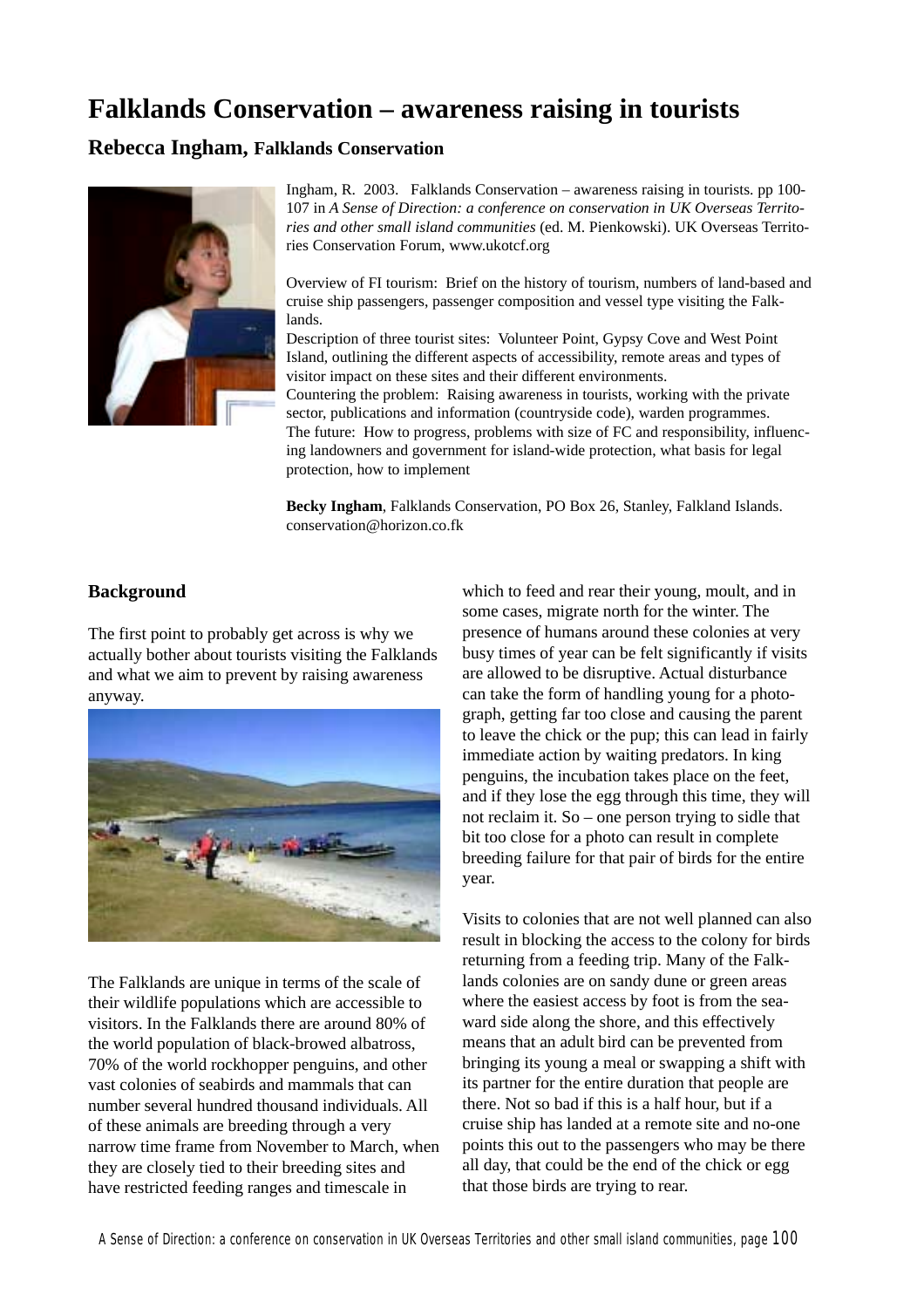Finally, the last two points are fairly similar and both involve physical damage to the environment. The soil of the Falklands is very soft and easily damaged peat. Vegetation takes a long time to recover, and the persistent wind can strip exposed soil quickly, so both fire and erosion can have devastating effects.

In the overall context of the Falklands, tourism is a growing and developing industry which links well in with the aims of the Environment Charter, which was signed in 2001.

The overall aims of the Environment Charter are based around a healthy environment, undertaking protection and improvement where possible or necessary and this links with an industry based on natural resources requiring a healthy environment to be appealing to its customers.

An important point within the Charter is the search for solutions which benefit both the environment and development. In the case studies highlighted in this presentation we outline how we are trying to do this in the Falklands. Finally, the identification of environmental opportunities and costs are reflected well in the opening up of key wildlife areas for the public to enjoy and see, but there is a note of caution that this will involve a cost, both to the wildlife and an actual financial cost in ensuring the habitat and animals are protected from harm and disturbance.

## **Cruising Tourism in the Falklands**

Throughout the history of tourism development in the Falklands, cruise ship passengers have formed the bulk of tourists visiting the islands. This is partly due to the cost of getting to the islands – over £1500 for flight as a tourist from UK and around £500 from nearest South American airport. During the 2002-3 season, figures are estimated to be in the region of 50,000 visitors, including



passengers and crew, with only 1,600 or so landbased tourists. This leads to the vast majority of Falkland Islands tourists having little time in the islands, a relatively low level of information before they arrive and only a brief amount of time in the islands to see what they want to.

Cruise ships have been coming to the Falkland Islands since 1968 with Lars Eric Linblad bringing the first one to West Point Island – *The Explorer.* Since then, cruising has continued to be the most popular way of visiting the Falklands, with the industry developing to include larger vessels and Falklands-only itineraries.



The main reasons for this increase are the geographical location of the Falklands – on the way to Antarctica for expedition ships and a convenient add-on destination for ships travelling the South American cone. Since terrorism became an issue for many tourists, the South Atlantic and Antarctica has provided a 'safe' option, and cruising has replaced the need for flights in many cases. The added bonus of unspoilt scenery and an abundance of wildlife also add to the attraction of the Islands.

There are three main types of vessel that operate in and around the Falklands and each has a slightly different emphasis and impact.

Firstly are the expedition vessels, which have a strong environmental emphasis and are mostly members of IAATO (International Association of Antarctic Tour Operators). Nearly all of these passengers are well informed and are on these trips with the aim of seeing wildlife. In addition, most of these vessels have a high ratio of guides and lecturers on board, many of whom are expert in their field. The environmental impact of these vessels is therefore limited and controlled, with strict guidelines on approaching and photographing wildlife, as well as cleaning boots prior to visits to prevent disease and the removal of any natural artefacts.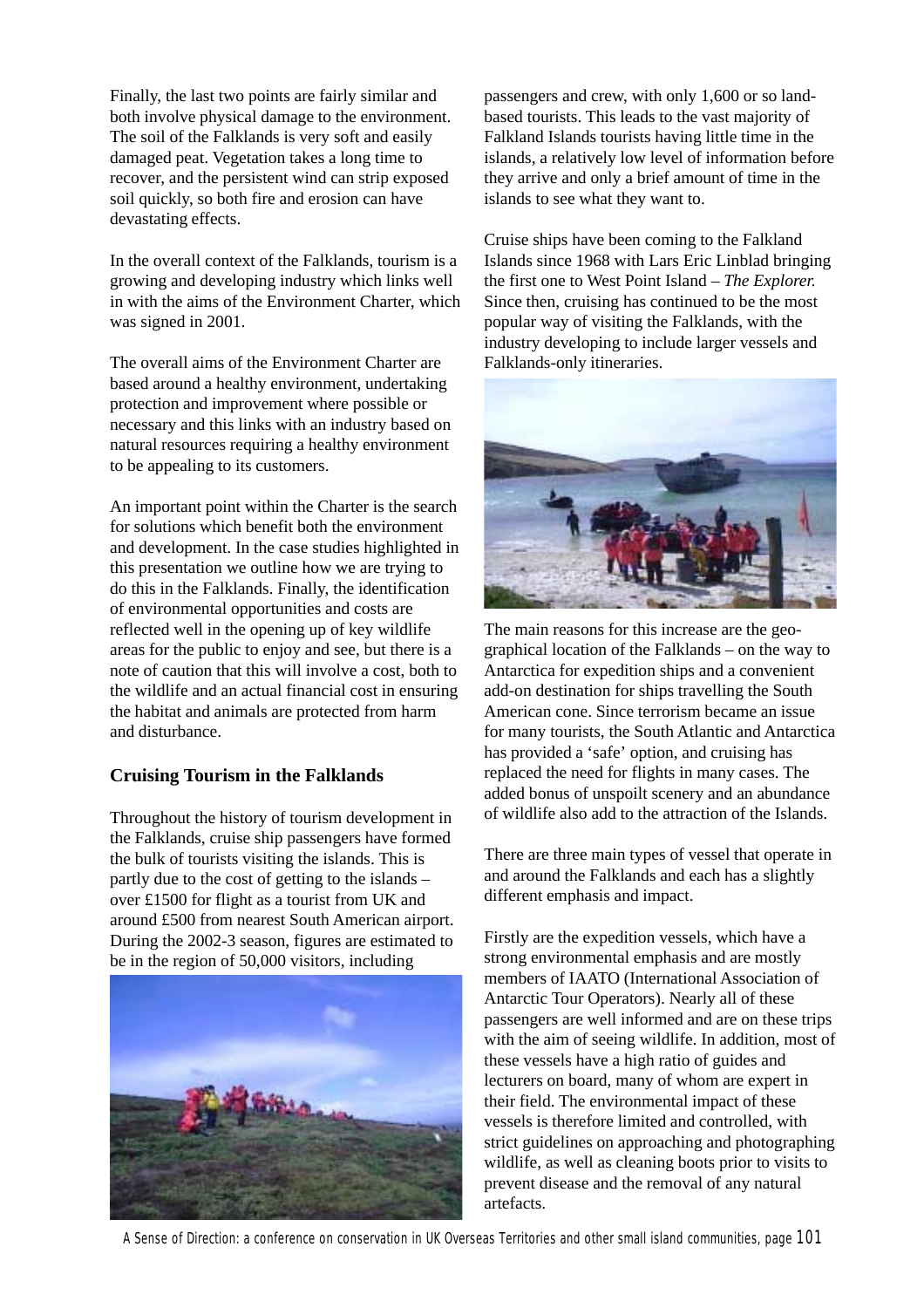The next type of vessel is what we refer to as 'soft adventure'. These are the vessels where the emphasis is on a more luxurious voyage with higher passenger numbers and more facilities on board, but the main driver for most passengers is still wildlife. These vessels typically carry around 300- 500 passengers. The potential for environmental impact is greater with these vessels as they have fewer guides, generally are less well-informed, and obviously because the numbers are higher in any one site at any one time.

Finally, the last type of vessel is the luxury cruise vessel, which typically carry between 600-2000 paseengers. These have high impact / low education / high numbers. There are very few guides on board and little environmental information or wildlife guiding. These vessels have a serious potential for disturbance, especially at sites without wardens.

What we are seeing in the Islands at the present time is an increase in these luxury vessels, resulting in a rapid increase in overall passenger numbers. This is largely because of increasing South American cone trips and the development of Falkland-only itineraries.

This in turn is seeing a change in Falkland Islands tourism from well-informed, well guided, small groups of environmentally based tourists, to a more general tourist without any wildlife knowledge, in larger groups, with fewer guides and resulting in more potential for damage.

#### **Land-based tourists**

Whilst there are much lower numbers of landbased tourists, the potential for impact is far greater per tourist, because they are on the islands for several weeks, travel widely around remote sites and are nearly always unguided at wildlife sites. Most of the visitors are UK, South American or European based and there is a high proportion of them on wildlife, photographic or historical based holidays.

There are four main wildlife Lodges around the islands, Sea Lion Island, Pebble Island, Port Howard and Weddell Island, which generally get booked up throughout the summer. In addition to this there are 15 self-catering cottages scattered on offshore islands and in main settlements in East and West Falkland.



Most land-based passengers still use the air-bridge between the FI's and UK which operates every five days through the military, from Brize Norton in UK to Ascension and then on to the Falklands. This costs around £1500 per visitor and is therefore pretty restrictive on the cost front alone. Increasing roads have obviously added to the potential for land-based access around the islands. Vehicles can be hired and access gained to fairly remote sites.

#### **Military Recreational visits**

In the Falklands there is a permanent garrison of 2,200 on postings, which range from 4-18 months. At Mount Pleasant, the military base, which is about 35 miles from Stanley, there are pretty limited facilities and most people leave Mount Pleasant for their 2-3 day rest and recreation (R&R).

The most popular R&R destinations are the Lodges mentioned before, where they are catered for and these places are geared up for groups, but often the self-catering cottages are used and in these cases there can be some serious potential for disturbance as the information they have been given before and during their trip is limited.

What Falklands Conservation do to try and counter that is inform the military personnel about Falklands wildlife before they actually get to see it. We do this by lectures at Mount Pleasant Airbase,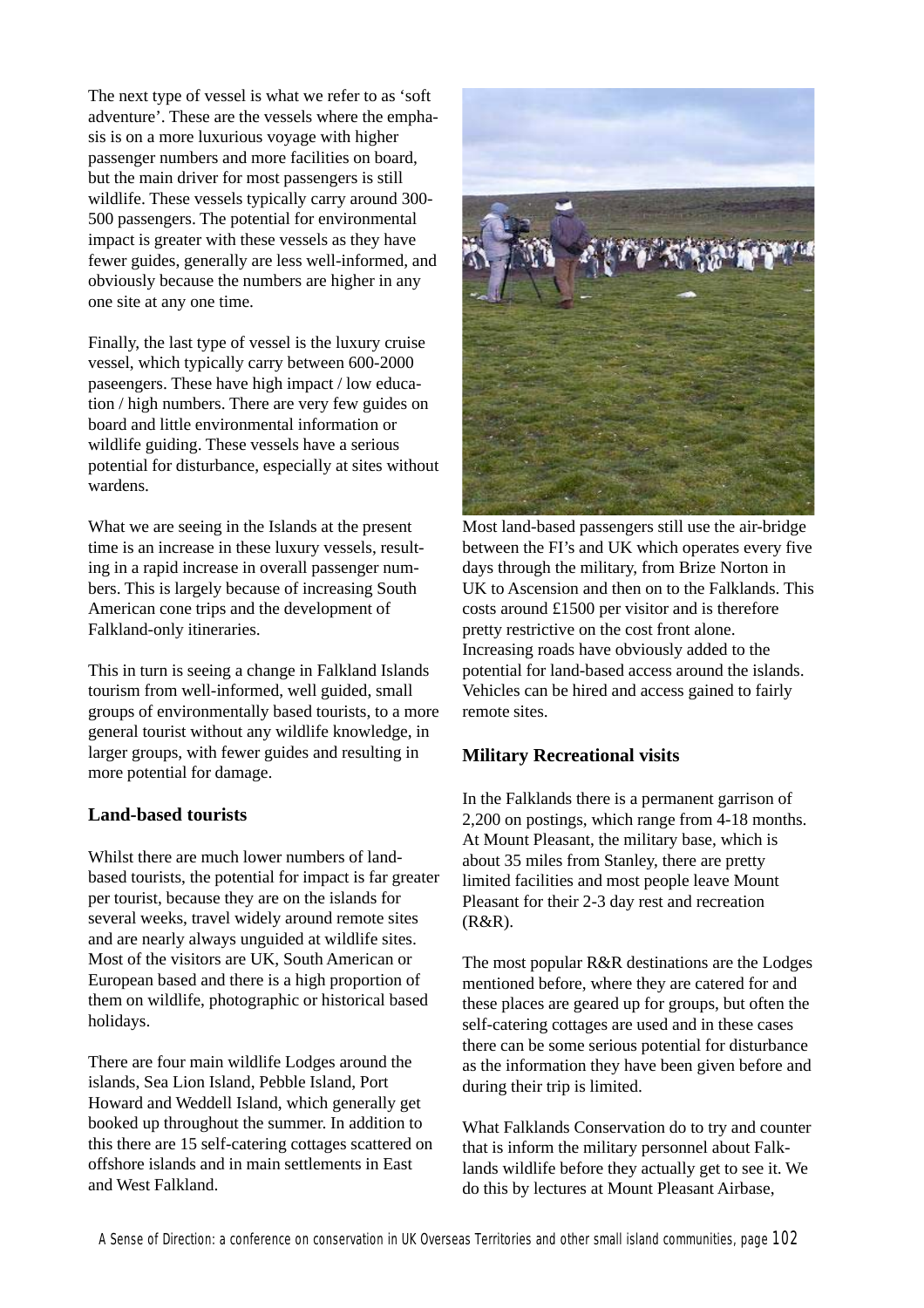

*Fire on South Jason – example of the worst possible kind of lack of education......risks not made clear to the team – tried to detonate ordnance on hot dry summer day on remote island nature reserve....*



*Very lucky albatross – the majority escaped the worst of the fire, but more by luck than anything else. Many young birds were abandoned as a result.*

around twice a year for two-three weeks, as well as awareness posters, leaflets and information on each of the main R&R sites that they will visit. One of the best ways to get them involved and keen to learn about the wildlife is to get them out into the countryside and actually doing something, so we



try to organise volunteer activities at least twice a year. These range from beach-cleaning, tussac planting to pond clearing and fence building and all of these events have been a real success, with both the military enjoying themselves and the jobs being completed successfully.

## **Falklands Conservation's Role in Tourism**

So, how do we fit into the grand scheme of things in Falklands tourism?

The first and most key element of what we do is trying to educate the tourists about what they will see and how to act around the wildlife to reduce any impact they may have.

There is also an important aspect of providing advice to Falkland Islands Government (FIG) on the environment and gently reminding them that this industry will not be sustainable if measures are not taken to protect what people are coming to see in the first place. Because of the nature of the Falklands, each site has different pressures and problems and a separate approach is needed for many of the key sites around the islands.

The numbers of independent tour operators and private guides around the islands are often knowledgeable in a broad sense about Falkland Islands wildlife and history but may require additional information and guidelines for particular sites. Because tourism for many in the islands is a relatively new concept, as is the whole idea of wildlife being disturbed by numbers of people, quite often it is just a case of pointing out to the landowners or guides that these things are potential problems and suggesting how to reduce them.

Finally, the active part of our role happens when we can see a problem increasing beyond the point where simply receiving information mitigates against it and this has happened in a couple of cases.

## **Some Case Studies of Falklands Tourism**

#### **Gypsy Cove**

The first site is Gypsy Cove. This is a Government owned site close to Stanley, which experiences severe visitor pressure throughout the season. The first point to stress however, is the relative ease of implementing measures here, given that it is a government owned site and forms part of the Cape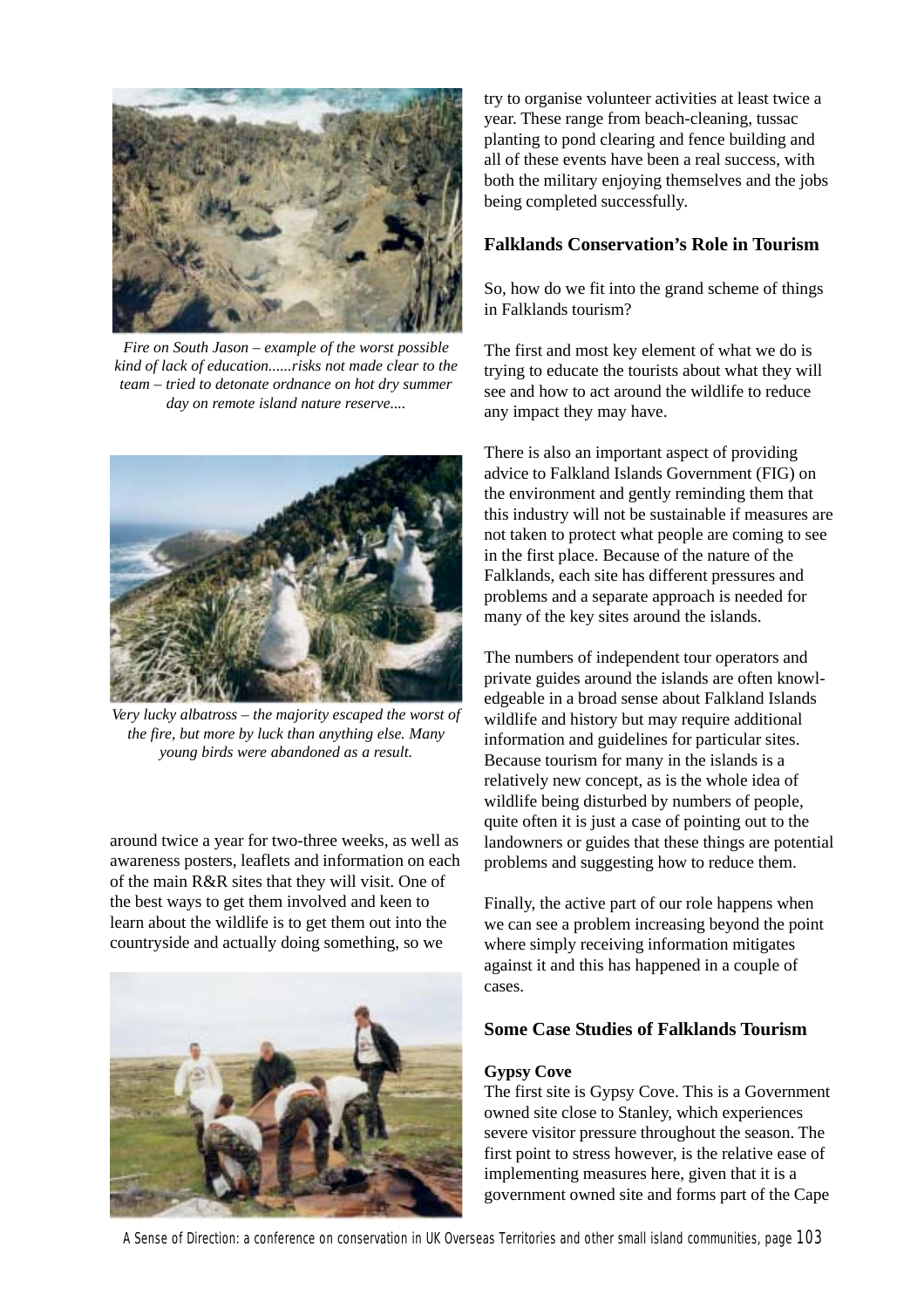

Pembroke National Nature Reserve. The site itself is a burrowing Magellanic Penguin colony, with around 300 breeding pairs of birds, which nest often up to six feet along in burrows in the soft peaty soil. This has led to problems with people walking on burrows and falling through, destroying the nests, as well as erosion all around the site.



Because of the road access and its close proximity to Stanley, the site has around 10,000 tourists per year. The majority of these visitors arrive by bus, and are dropped off to explore the site on their own. There is little or no guiding by tour operators and, until measures were put in place, there was much disturbance to the birds, such as photography down burrows and in some cases even handling the birds or chicks to get a picture of them.

From a public viewpoint, the facilities are very limited, There is a portable toilet and 2 wheelie garbage bins only. The paths are basic and uneven, with barbed wire fences very close to paths and little guidance as to where to walk. The erosion at the site is now severe and Falklands Conservation has been pushing for a couple of years to get boardwalks in place to alleviate this.



The area itself is a tiny site for this intense pressure, only 8ha in total, so the birds in this area are under constant stress on a busy day, when there can be in the region of 1000 people there. Falklands Conservation initiated a warden programme in 1998, with volunteers and FC staff. This has now been developed by the government and taken on as a responsibility and run by the FIG Tourist Board. Around 6 wardens work here on a part-time basis, with at least two-three on each cruise ship day. Despite some problems with policing and having the authority to remove people from the site, it basically prevents further disturbance to the birds. A lot of the wardens are now expert on the birds and their behaviour, so they also act as guides and enhance the experience for tourists at the site. Gypsy Cove is an example of how information and provision of knowledge can help alleviate severe damage to tourist areas.

#### **Volunteer Point**

Volunteer Point is a remote King, Gentoo and Magellanic Penguin colony on East Falkland which is open to tourism through several local tour operators which charge for the day trip overland. The cost is around £150-200 per day and the drive is pretty notorious. It is part of a large sheep farm and the landowner charges £15 entry to the site. The main environmental impact that people have here is getting too close to the breeding king

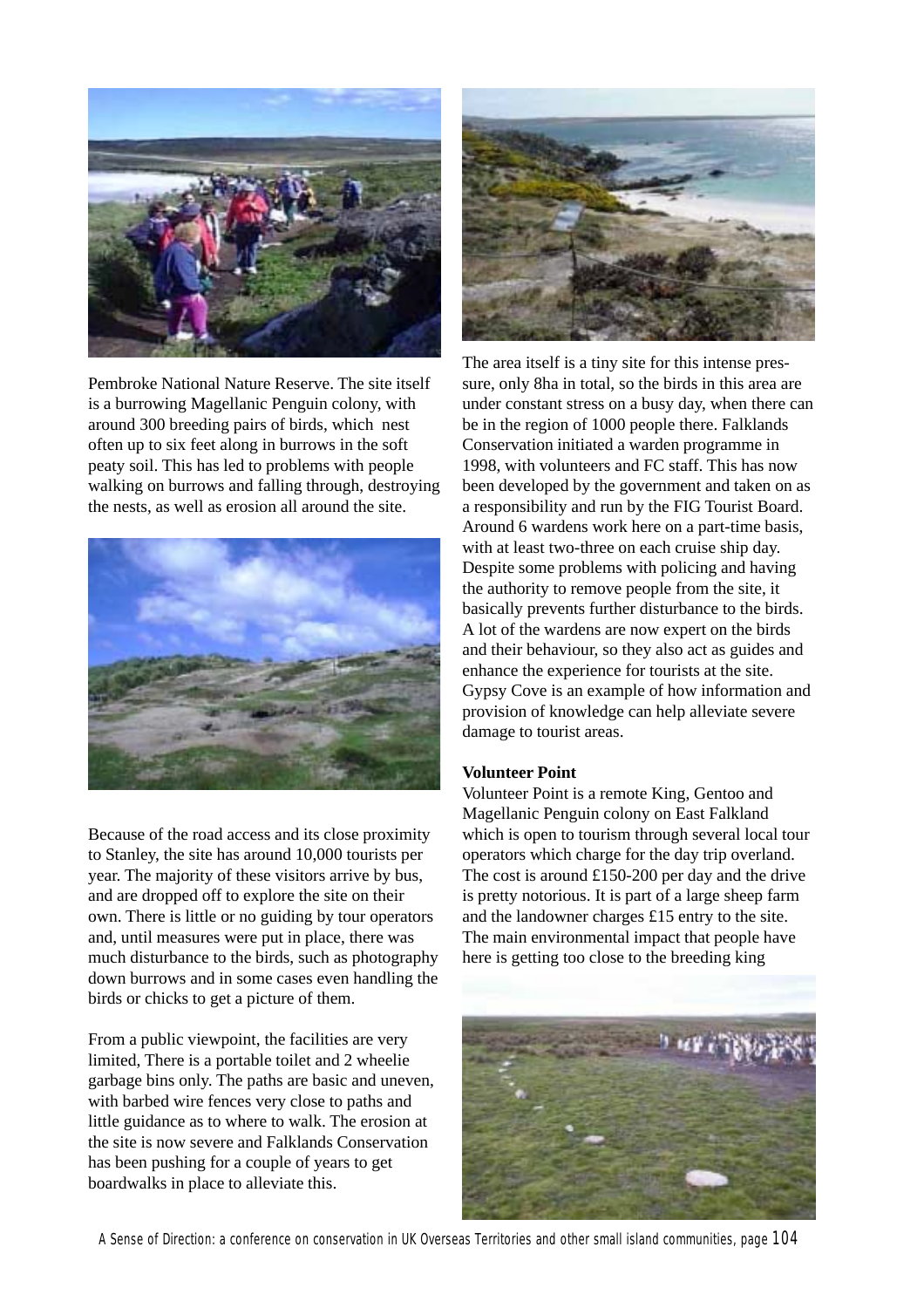

penguins, who incubate their egg on their feet, so if forced to move away from a curious visitor, often lose the egg and don't regain it, causing breeding failure.

The difficulties of getting to the site do prevent people accessing the site, but more generally people will still give it a shot, and then need dragging out of bog-holes by the farmer and the tractor. The farmer now charges for this service – and probably gets more from the military this way than by charging for the penguin trip! Because it is only three hours from Stanley, some cruise ships organise day trips to this site, whilst others actually land at the site itself, and access the beach by zodiac. The privately operated tour guide services do act as a form of control to disturbance, but many of them have a limited knowledge of the biology of the birds and there is a strong sense of ownership of the penguins, with some tour guides actually encouraging photographers to get as close as possible and feeding skuas to attract them closer to vehicles with visitors in. The size of the site means it can absorb quite a lot of people, so at any one time you could have people viewing several different things, which does help to reduce the pressure on any one colony.

initially met with a lot of resistance from tour guides, who felt that they were being checked up on. This has now passed and most of the guides are actually pleased to have someone up there all the time, as it gives an added dimension to the trip to be able to talk to the warden and pick up the minute detail of life in the colony and the day-today happenings. Rotterdam Zoo actually funded the post and also provided funds for three large information boards and a small caravan, which is situated at the car parking area and acts as a display and education point, where people can chat about the birds, look at posters and collect free leaflets and magazines about the site.

#### **West Point Island**



The final case study is West Point Island, which can only accept tourists by sea, and which has recently had a landing ramp constructed to take larger vessels and larger tenders. There are limited guiding facilities at the site and it represents a popular site, being famous for its history and the black-browed albatross colony. The potential worry here is that greater pressure will result in exceeding the carrying capacity and, as larger vessels visit, the proportion of those tourists who are unguided will increase.



A Sense of Direction: a conference on conservation in UK Overseas Territories and other small island communities, page 105

For the last two years, FC has provided a volunteer warden at the site for the tourist season. This was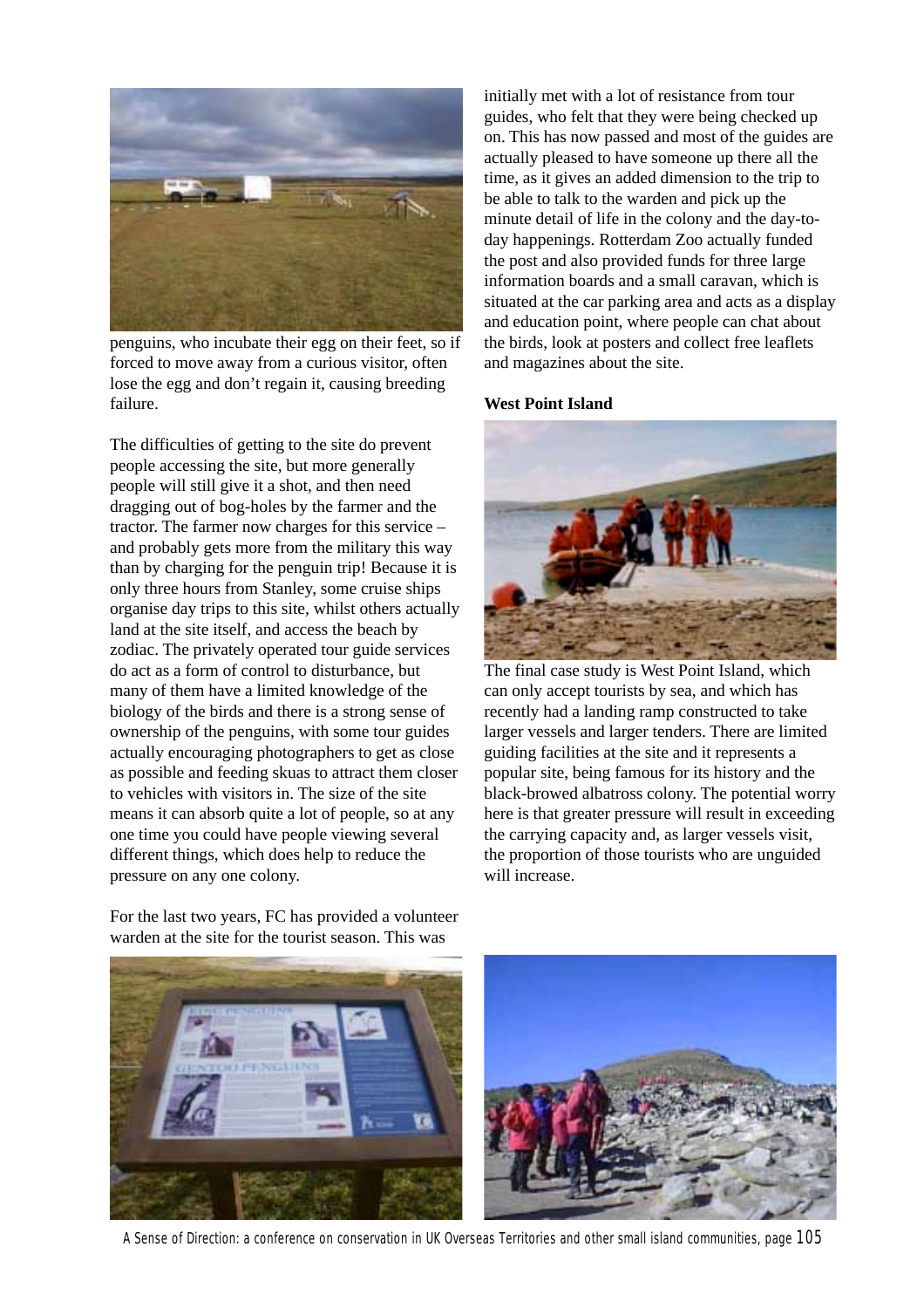## **How can FC raise awareness?**

The first, and probably most effective measure, is more information. One of the major ways in which FC has made this available to tourists is through the Site Guide, published in 2001. This covers all the remote sites where cruise ships land and is designed to act as a guide for groups of people on their own. It shows you what to look out for, how to approach certain colonies and warns of easily disturbed areas. By explaining to people the possible risks, it reduces their impact significantly when they land.

Other things that we regularly produce include leaflets and trail guides to popular areas, as well as leaflets explaining what conservation work is being undertaken at certain sites. This not only raises awareness of the wildlife, but also of other threats and action being undertaken to protect the Falklands as a whole.

Finally, during the course of producing the Site Guide, it was felt that a countryside code of conduct was needed for adoption across the whole Falklands and this was produced in 2000 and adopted by the government. It is now given to every visitor, available on every coach, in every guest-house or hotel, in every lodge and self catering, and in most of East Falkland, is now on all the farm gates that you pass on roads and tracks, so the coverage is getting better all the time.

Obviously the first point of contact for many visitors are their local guides and drivers who may take them out to certain sites such as Volunteer Point and only by increasing the knowledge and awareness of these guides are you going to be able to influence how the tourists themselves behave around the wildlife.

We have an entire day every year teaching on the accredited Tour Guides course and this year we actually took guides out into the field and showed the differences in behaviour when birds are stressed. A surprising number of people who had been guiding for several years before doing the course didn't know what to look for and were unaware of the dangers of possible erosion or collapsing burrows. Most were unaware of simple ecological basics regarding the breeding cycle, timing and varying sensitivity at different times of year such as chick rearing.

as Volunteer Point. This means that these guides who have passed the course can have reduced fees to enter the site, so benefits them as well, also meaning that they have a higher standard for the customer, who learns more and is less likely to cause disturbance when they arrive.

All of the information we give out is free, so it is available to everybody and they take as many leaflets etc as they want and hand them out to their tourists if they want. Because many of the guides are operating small businesses on their own, this provides them with a valuable resource which otherwise they would have to pay to have produced or simply not have.

Finally, one of the most effective ways in which we can operate is to support and recommend the best environmental operators. We promoted several of these in the guide book and we are also looking at forming links with some on our website, or allowing them to use our logo in their publicity.

Finally, at a stage where tourism pressure is extreme or a site is particularly vulnerable, we take direct action and initiate a warden service. Because much of the appeal of FI tourism is the remote aspect and the untouched environment, there is a fine line between intervention and control at sites without spoiling the 'feel' of a site, but in certain cases the need for more active protection outweighs these objections. Such cases are Gypsy Cove and Volunteer Point, which are unusual examples, simply because of their high accessibility and their popularity.

These cases need to be self-sustaining however, which at present is not the case. The wardens at Gypsy Cove are paid for by FIG who do not charge for access to the site, so this is a constant outlay for protection measures without any funding coming in.

To keep these programmes running it is essential to get support from the landowner, especially on private sites, and to make sure that there is some sustainable commitment to keeping them running over the long term. It may not be possible to warden Volunteer Point next year if no funds are raised. The present system works for this sensitive area - who keeps it going? Should this be the NGO, FIG or the landowner who is making £15 per head from 2,500 tourists?

We also run specific courses for specific sites, such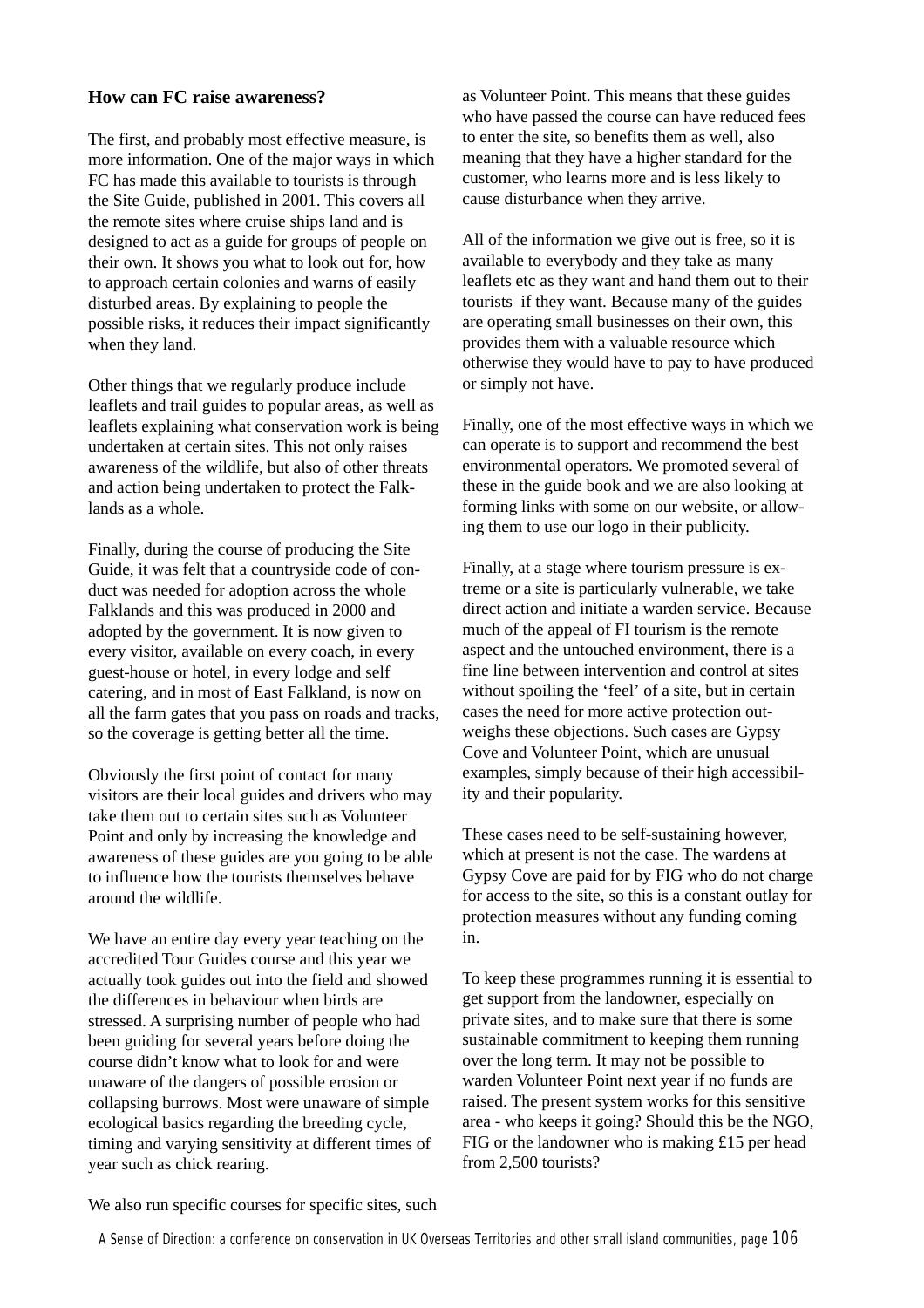## **What next for the Falklands?**

Tourism is not going away –it is increasing worldwide and destinations considered 'safe' like the Falkland Islands are increasingly attractive.This leads to a serious potential for negative impact on wildlife and habitats if not managed properly.

The policies that the industry are based on have to reflect the sensitivity of certain sites and take into account environmental considerations, or it will not be sustainable and therefore the very reasons that people are coming to the islands will disappear.

## **How do we address the future?**

Some of our recommendations and advice for the future will include the wide adoption of IAATO standards, which are currently not required within the Islands. Even IAATO vessels often lower their practice standards when they are here and expedition leaders sit around on beaches when tourists are at wildlife sites, simply because they are not obliged to operate to IAATO standards in the islands. Work is currently being undertaken to address this and we will be attending the IAATO conference in Seattle in May to request that this situation be reviewed and the Falklands be given the same environmental weighting as South Georgia and the Antarctic.

The government in the islands should adopt some form of legislation to ensure that these are being carried out. This should involve an observer system on some vessels, especially non-IAATO registered vessels, and limits should be placed on the numbers of vessels per day that can visit one site. Finally, increasing awareness for all tourists and operators – continuing some of the programmes that we already have and developing new ones. A second edition of the Visitors Guide is planned for release spring 2004.

We are working with the Falkland Tourist Board and private tour companies to produce a booklet for expedition leaders and vessel captains, advising best procedures for each site visited in the Falklands. This will improve the quality of guiding and all vessels operating around the Falklands. The Countryside Code is being produced in several different languages to make it more widely used by visitors

We are trying to implement a system of improved environmental briefings with the military. We

produced a CD for them which is used at every arrivals induction day, but we hope to back this up with improved information and keep it updated regularly.

Finally, continuing and improving our programme of training tour guides and influencing best practice measures will probably have the biggest impact of all.

FIG must also ensure that funds and the will are available for appropriate research and sensitive development. It will require a governmental approach to ensure that all angles are covered and that individual sites have an island-wide standard of operation to reduce impact.

The Tourism Board is a growing operation but it does now have independence from mainstream government and the will to ensure sensitive and wise use development. The Environment Charter further backs this up and gives us an important tool to use to promote the need for this. The foundations have been laid for an environmentally sustainable tourism industry. The challenge now is to keep it that way.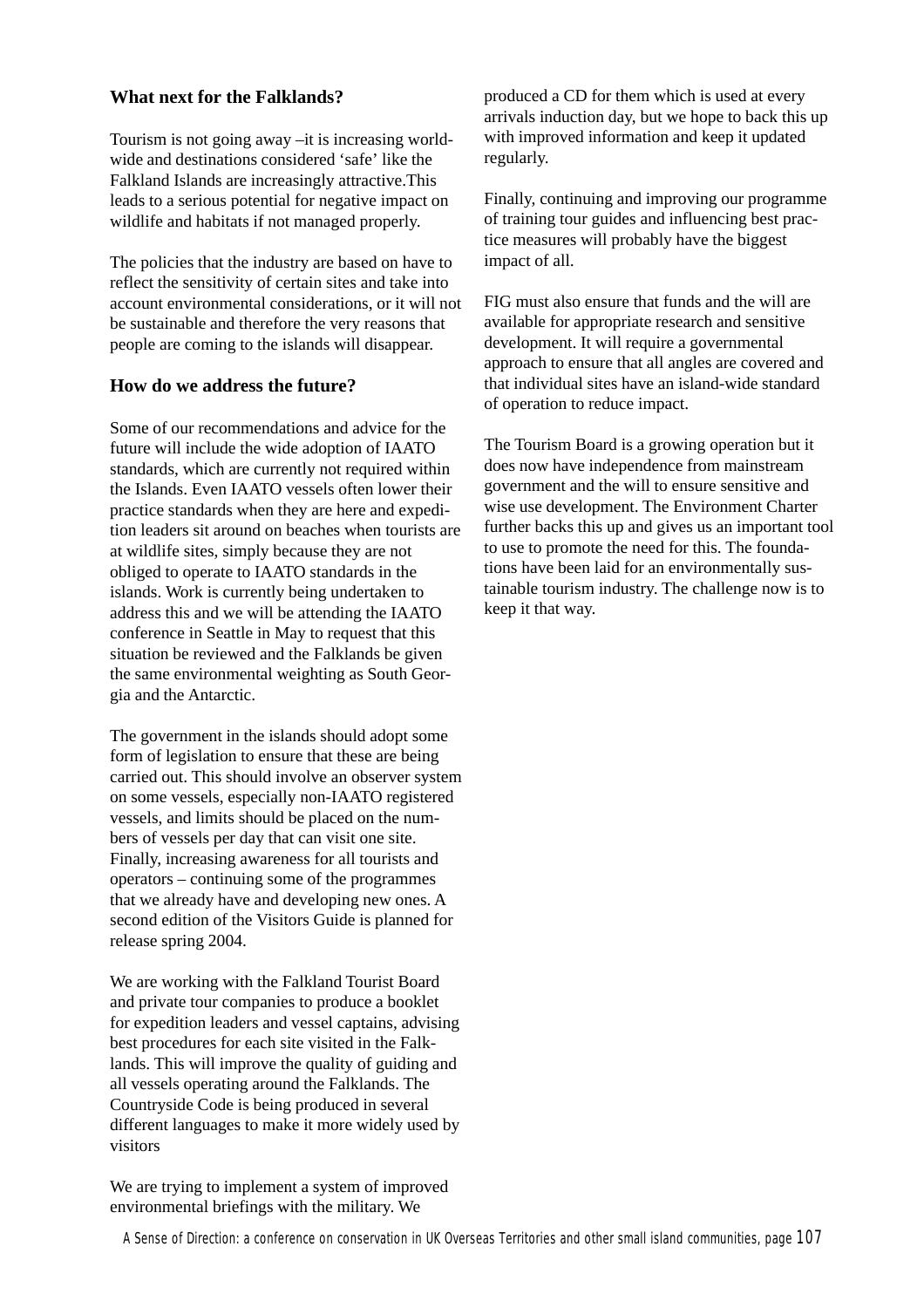# **Managing Nature Conservation in the Netherlands Antilles**

 **Paul Hoetjes, Department of Environment of the Netherlands Antilles**



Hoetjes, P. 2003. Managing Nature Conservation in the Netherlands Antilles. pp 108-110 in *A Sense of Direction: a conference on conservation in UK Overseas Territories and other small island communities* (ed. M. Pienkowski). UK Overseas Territories Conservation Forum, www.ukotcf.org

The Netherlands Antilles consists of five islands. Nature conservation is in the hands of NGOs. At first, nature conservation efforts were centralized; then the organisation splintered and spun apart, as the islands also drifted apart politically. Now nature conservation organisations are coming together again, a process stimulated and facilitated by the Central Government. In 2000 an Antillean Nature Conservation Initiative was established, also incorporating an Antillean Coral Reef Initiative. These cooperative efforts, comparable perhaps to a small scale OTCF, serve to coordinate and focus efforts, pool scarce resources, tap into new ones, and learn from each other. Common goals have been clearly identified and are slowly being realized. International initiatives and resources are more easily channelled to all the islands, and increased pressure can be brought to bear, to facilitate nature conservation on a local level. A few examples of successes as well as problems will be briefly touched upon.

**Paul Hoetjes**, Department of Environment & Nature Conservation, Santa Rosaweg 122, Curacao, Netherlands Antilles. milvomil@cura.net

#### **Netherlands Antilles**

The Netherlands Antilles (enlarged and superimposed on the map, with red circles showing positions) consists of five islands, Bonaire and Curaçao in the Southern Caribbean, just off the coast of Venezuela, and Saba, St. Eustatius (Statia) and St. Maarten 900 km to the north-west. This large

distance complicates communications and cooperation between the islands.

## **Nature Conservation**

Each of the islands has at least one marine and one terrestrial protected area; the larger islands Bonaire and Curaçao have several terrestrial protected

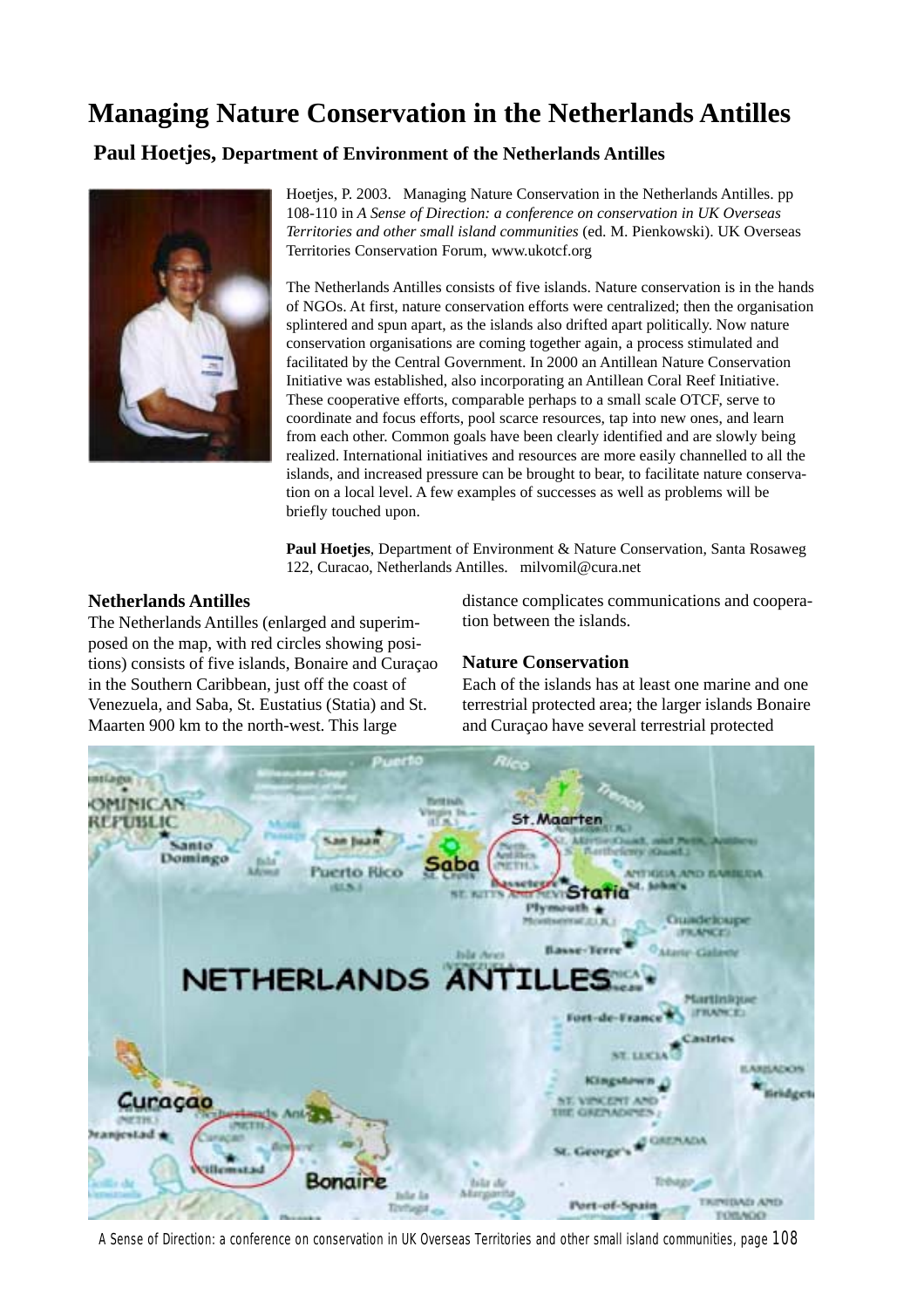

areas.

Management was centralized in one organization for all islands at first, but in the eighties this organization splintered and spun apart, as the islands also drifted apart politically.

Management of the protected areas now is in the hands of independent NGOs, one on each island, mandated by each island's government.

#### **Advantages of Decentralization**

There are a number of advantages in the decentralization of the management of protected areas. The local NGOs consist of island inhabitants, and have a local focus. Consequently there is a local sense of ownership of the protected areas. This results in greater local commitment and more local support for the protection of the areas.



#### **Disadvantages**

There are however, definite disadvantages as well to the decentralization. The islands are small and isolated, with small populations. Because of this there is a lack of capacity, both in number of committed people available and in expertise. This sometimes results in the board of an NGO not allowing the executive manager or director of the NGO sufficient independence of action, hindering



efficient management.

Because of the small scale the islands often have insufficient local funding sources, and insufficient potential for raising revenues. Because the islands are isolated it can be hard to acquire international funding.

A great disadvantage finally is the fact that the profile of an island is all-important for the acquisition of funding, and to stand out sufficiently is often a question of luck. Once you stand out you can raise more revenue from tourism, you become well-known internationally and can consequently get international funding more easily. The problem is getting noticed in the first place as one more, small island among many in the Caribbean.

## **Increased Cooperation**

To off-set these disadvantages increased cooperation seemed logical and has been stimulated by the Environmental Department since 1996, when the first Nature Platform meeting was convened, bringing together all organizations from all islands to discuss the problems of nature conservation. Since then every two years these Nature Fora were organized resulting in joint planning of issues during these meetings and the ability to speak with